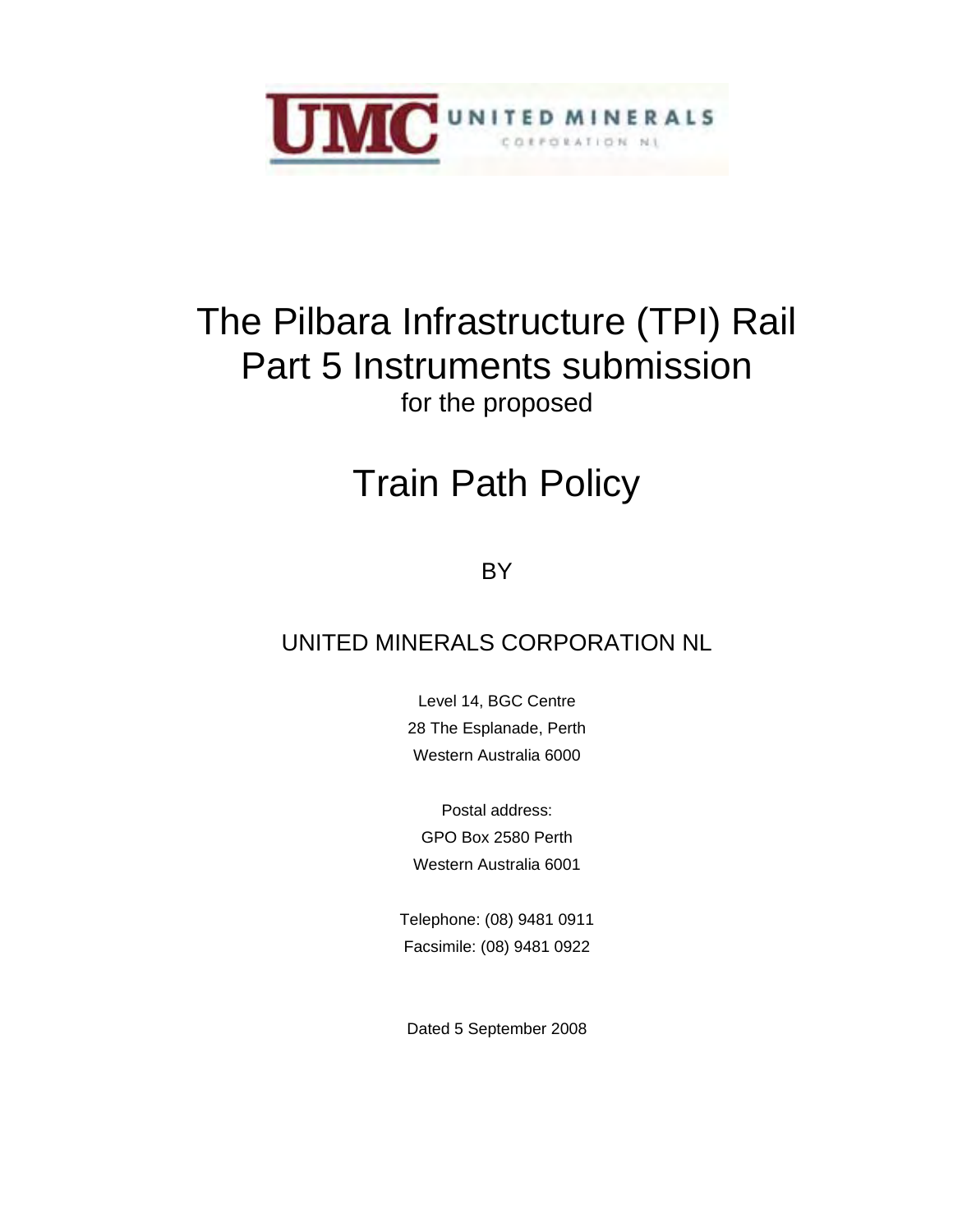## **Table of Contents**

| 2 <sup>1</sup> |  |
|----------------|--|
|                |  |
|                |  |
|                |  |
|                |  |
|                |  |
|                |  |
|                |  |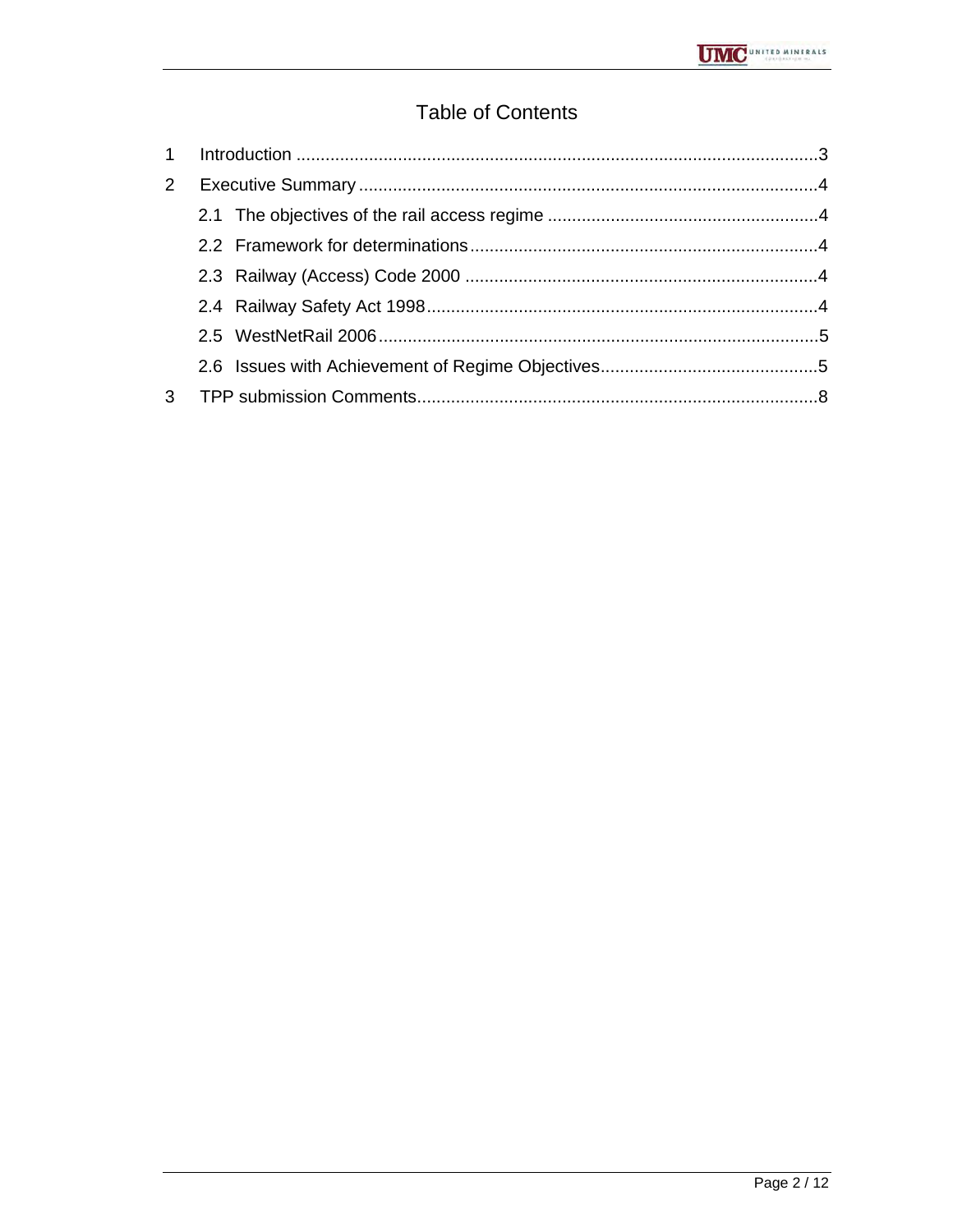### 1 Introduction

#### **United Minerals Corporation NL**

United Minerals Corporation NL (United Minerals) is an ASX-listed company whose focus is exploring and developing high value bulk commodities, namely iron ore and bauxite. The company has two projects:

- Iron ore in the Central Pilbara District of W.A. (100% owned)
- Bauxite in the Kimberley Region of W.A. (25% owned in joint venture with major aluminium producer Norsk Hydro who is a Fortune 500 Company with a market capitalization of approximately US\$41 billion)

The United Minerals Railway Prospect is located 330km south of Port Hedland. Production is due to commence in 2010 at an initial rate of 2-5mtpa increasing to10mtpa during its target mine life of 10-20 years. The Railway Project is 160km South West of the FMG siding at Cloud Break, Figure 1 below.



**Figure 1:** United Minerals Deposits in the Pilbara

#### **The Submission**

The Economic Regulation Authority (**Authority**) is inviting public submissions on the proposed segregation arrangements, train management guidelines (**TMG**) and train path policy (**TPP**) that have been submitted by the railway owner, The Pilbara Infrastructure Pty Ltd (**TPI**), for its recently-constructed railway in the Pilbara.

United Minerals will most likely be users of the proposed access arrangements being put in place for the TPI railway. United Minerals makes the following submission to assist the Authority in finalising the Part 5 instruments.

This submission endeavours to, among other things:

- Review the draft TPP document prepared by TPI;
- advise the Authority of United Minerals key concerns in relation to the documents; and
- provide constructive suggestions to improve the workability of the documents.

United Minerals would be pleased to address any additional queries the Authority may have in relation to this submission.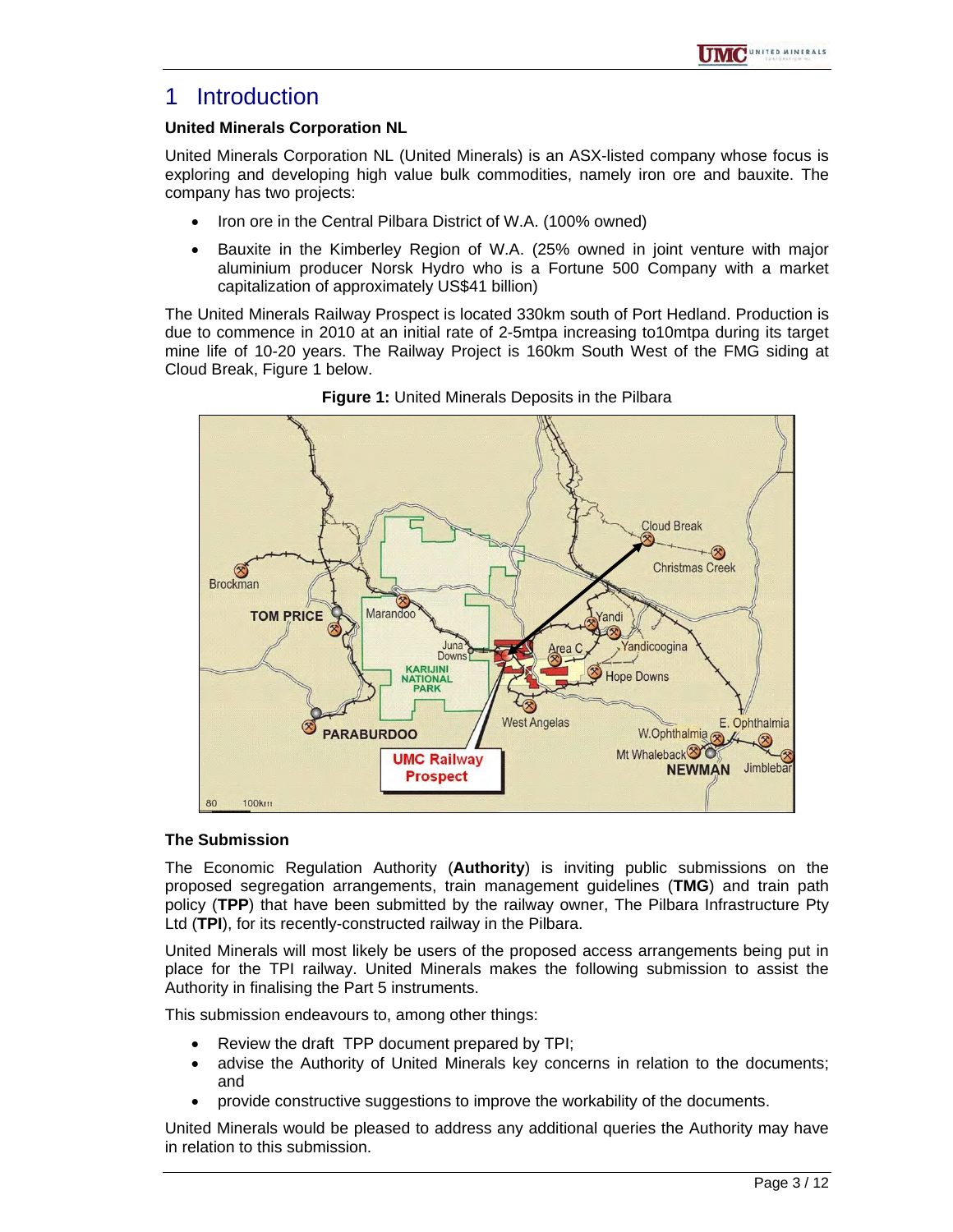# 2 Executive Summary

#### **2.1 The objectives of the rail access regime**

The TPI railway was included in the State's rail access regime, consisting of the Railways (Access) **Act** 1998 and the Railways (Access) **Code** 2000, when the Railway and Port (The Pilbara Infrastructure Pty Ltd) **Agreement** Act 2004 amended both the Act and the Code to make the inclusion.

The Authority has received the proposed segregation arrangements, train path policy and train management guidelines from TPI and invited submissions that must be received by 4:00pm on Friday 5 September 2008.

#### **2.2 Framework for determinations**

The Act provides a framework within which the Authority's determination required under Section 43 of the Code is to be made. Subsection 20(4) states:

In performing functions under the Act or Code, the Authority is to take into account:

- a) the railway owner's legitimate business interests and investment in the railway infrastructure;
- b) the railway owner's costs of providing access, including any costs of extending or expanding the railway infrastructure, but not including costs associated with losses arising from increased competition in upstream or downstream markets;
- c) the economic value to the railway owner of any additional investment that a person seeking access or the railway owner has agreed to undertake;
- d) the interests of all persons holding contracts for the use of the railway infrastructure;
- e) firm and binding contractual obligations of the railway owner and any other person already using the railway infrastructure;
- f) the operational and technical requirements necessary for the safe and reliable use of the railway infrastructure;
- g) the economically efficient use of the railway infrastructure; and
- h) the benefits to the public from having competitive markets.

The decision making power given to the Authority under Section 43 of the Code is mandatory in that the Authority must take into account all the factors listed in Section 20(4) of the Act. However, the Authority has discretion to allocate such weight to each of the factors listed in Section 20(4) of the Act as it considers appropriate for each particular case.

#### **2.3 Railway (Access) Code 2000**

Section 43, of the Railway Access Code 2000 requires the railway owner to comply with approved train path policy which is described as a statement of policy in:

- a) the allocation of train paths; and
- b) the provision of access to train paths that have ceased to be used.

#### **2.4 Railway Safety Act 1998**

In making this final determination into the Westnet  $TPP<sup>1</sup>$ , the Authorities final determination stated that "the TPP will need to comply with the requirements of the Rail Safety Act 1998". The TPI railway, unlike other Pilbara railways, operates under the Rail Safety Act (**RSA**) administered by the Office of Rail Safety WA.

The Rail Safety ACT 1998: SECT 26 Compliance with rail safety standards, states:

 $\overline{a}$ <sup>1</sup> Westnet Rail's Part 5 Instruments Review, Final Determination and Approval of the Proposed Train Path Policy, 28 August 2006, Economic Regulation Authority WA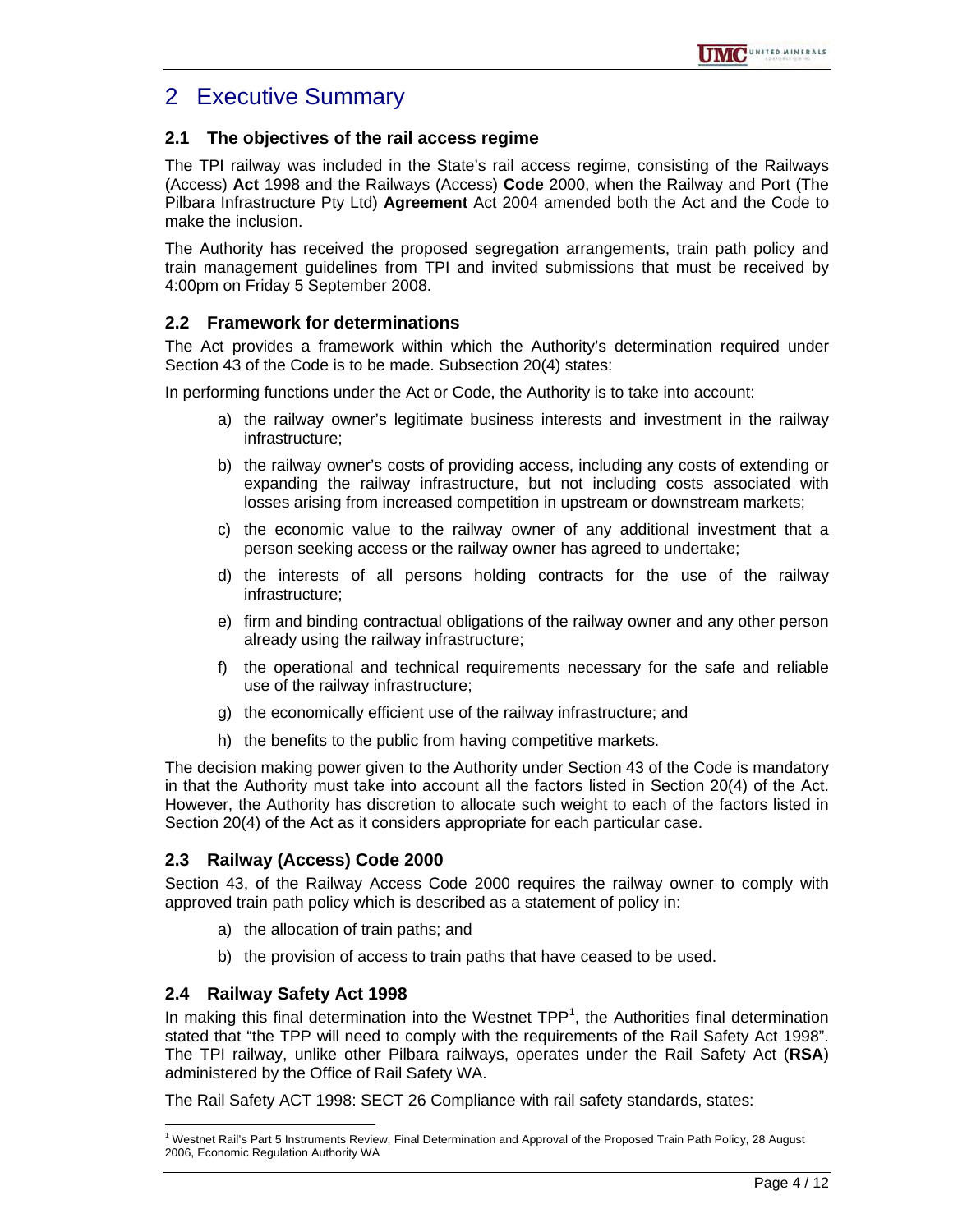- 1. The owner and the operator of a railway must comply with
	- a) the Australian Rail Safety Standard<sup>2</sup>;
	- b) safety standards
		- i. prescribed; or
		- ii. approved, as relevant to the operation of this Act, of which written notice has been given to him or her;

and

c) safety standards with which he or she has agreed to comply under this Act.

2. The owner and the operator of a railway must comply with the provisions of his or her safety management plan.

#### **2.5 WestNetRail 2006**

The Authority approved WestNetRails 2006 TMG & TPP and as such we view them as a benchmark for comparison to the TPI documents.

#### **2.6 Issues with Achievement of Regime Objectives**

United Minerals submits that the proposed documents are generally satisfactory but that some of the elements of the Westnet documentation would provide further reassurances of the constructive processes being proposed. In particular, United Minerals submits that the following key additions be made to the two documents. Detailed comments are provided in following sections.

United Minerals submits that the following key replacements be made to the TPP document. Detailed comments are provided in following sections.

#### *Definition of operator*

*Operator means the Operator or Operator's which have access to the TPI Network under an Access Agreement or have made an application for Access under Section 8 of the Code.*

#### *Disputes Process*

*Part 3 of the Code provides for arbitration of access disputes in certain circumstances in relation to the provisions to be contained in a proposed Access Agreement. Those circumstances are set out in Section 25(2) of the Code.* 

*Once an Access Agreement has been entered into disputes will be resolved by a three stage process as follows:* 

*(a) firstly, negotiation of the dispute between the parties within a 7 day time limit and using reasonable endeavours;* 

*(b) secondly, by mediation between the equivalent Chief Executive Officers and after if no agreement has been reached 14 days by expert mediation; and* 

*(c) thirdly, by arbitration in accordance with the Commercial Arbitration Act 1985.* 

*No later than 90 days after the commencement of an Access Agreement, the parties will meet for the purpose of identifying and agreeing on the means of measuring the performance of each party under the agreement. The agreed means are referred to as Key Performance Indicators.* 

In addition United Minerals submits that the following key additions be made to the TPP document. Detailed comments are provided in following sections.

 $\overline{a}$ 

<sup>&</sup>lt;sup>2</sup> AS4292:2006 Railway Safety Management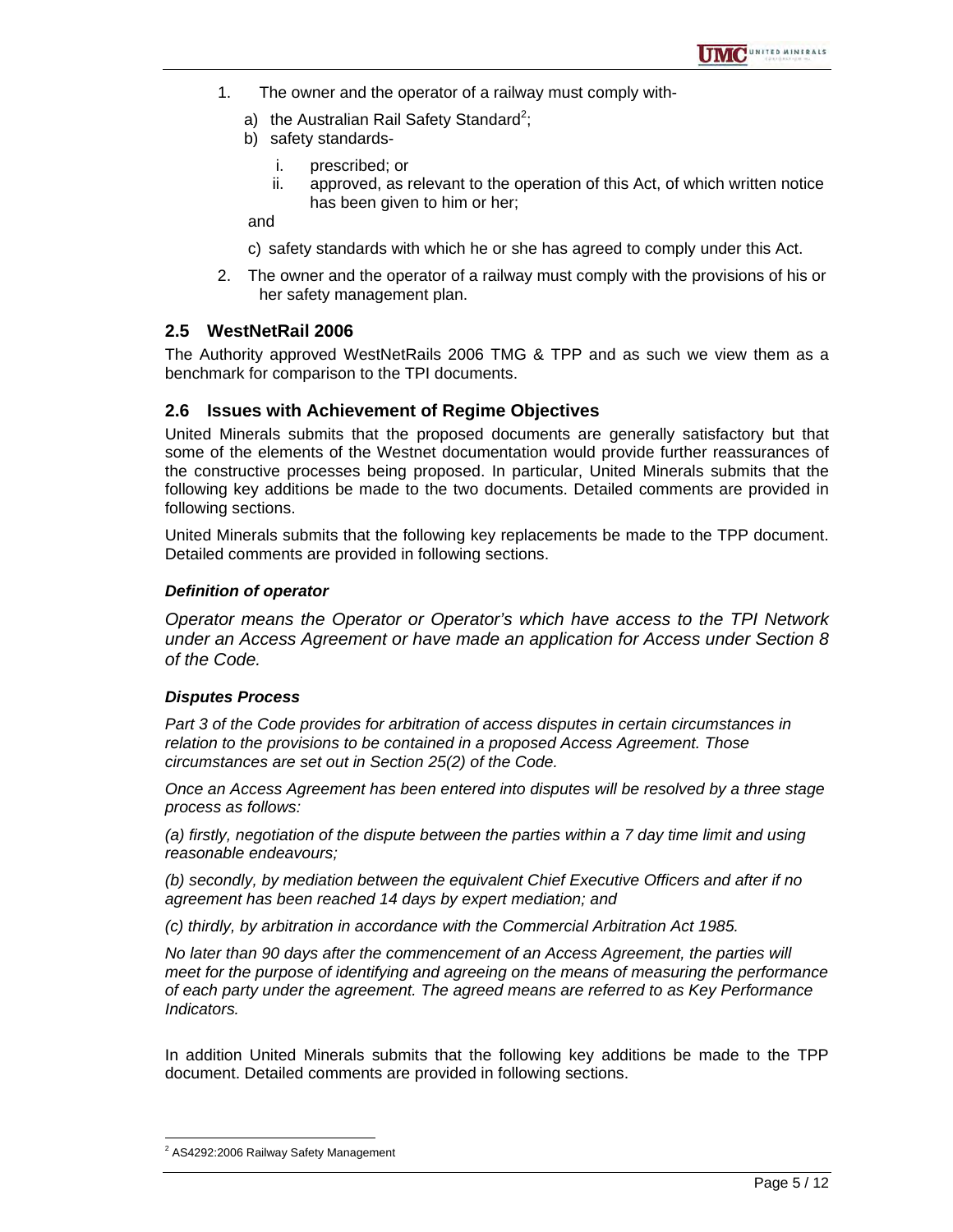#### *Key Performance Indicators*

*When agreed, the Key Performance Indicators must be set out in writing signed by both parties. The parties will also agree in writing:* 

*1. the manner in which, and the frequency with which, the Key Performance Indicators are to be monitored and recorded;* 

*2. the consequences in relation to rights and obligations under the Access Agreement or otherwise of not meeting or of exceeding Key Performance Indicators; and* 

*3. any other relevant arrangements relating to the use of Key Performance Indicators in connection with the Access Agreement.* 

*When recorded in writing and signed by the parties the agreed arrangements relating to Key Performance Indicators will constitute part of an Access Agreement. The parties may in writing signed by each of them vary the terms of the Key Performance Indicators.* 

*The Key Performance Indicators are relevant to both parties and must be complied with during the access agreement unless a shorter period is specified. TPI and the Operator will monitor the appropriateness of the Key Performance Indicators.* 

*The parties must meet when agreed but not less than quarterly for the purpose of discussing and determining actual performance against the Key Performance Indicators. The parties will jointly determine the appropriateness of the Key Performance Indicators for the purpose of reward or penalty.* 

#### *Authority Approval*

*Where a request for a Train Path or Train Paths or a request for an additional Train Path may preclude other entities from gaining access to that infrastructure the Train Path(s) will not be granted without the approval of the Authority in accordance with Section 10 of the Code. If the Authority grants approval then TPI will commence negotiations.* 

#### *Consistency between documents*

*TPI will ensure where possible, that those sections of an access agreement which relate to requirements set out in the TPP or TMG documents are referenced to the relevant clauses in these documents to ensure consistency is maintained between the access agreement and these documents.* 

#### *Dispute Resolution*

*Part 3 of the Code provides for arbitration of access disputes in certain circumstances in relation to the provisions to be contained in a proposed Access Agreement. Those circumstances are set out in Section 25(2) of the Code.* 

*Once an Access Agreement has been entered into disputes will be resolved by a three-stage process as follows:* 

*(a) firstly, negotiation of the dispute between the parties with a 7 day time limit and using reasonable endeavours;* 

*(b) secondly, by mediation between the equivalent Chief Executive Officers and after 14 days if no agreement is reached by expert mediation; and* 

*(c) thirdly, by arbitration in accordance with the Commercial Arbitration Act 1985.* 

#### *Consultation & Review*

*TPI will review the TPP, every fifth year after the Authority's approval of this document to determine whether any amendments are required.* 

*Stakeholders have the ability to express any concern to the Authority which may arise at any time and the Authority will investigate such claims.*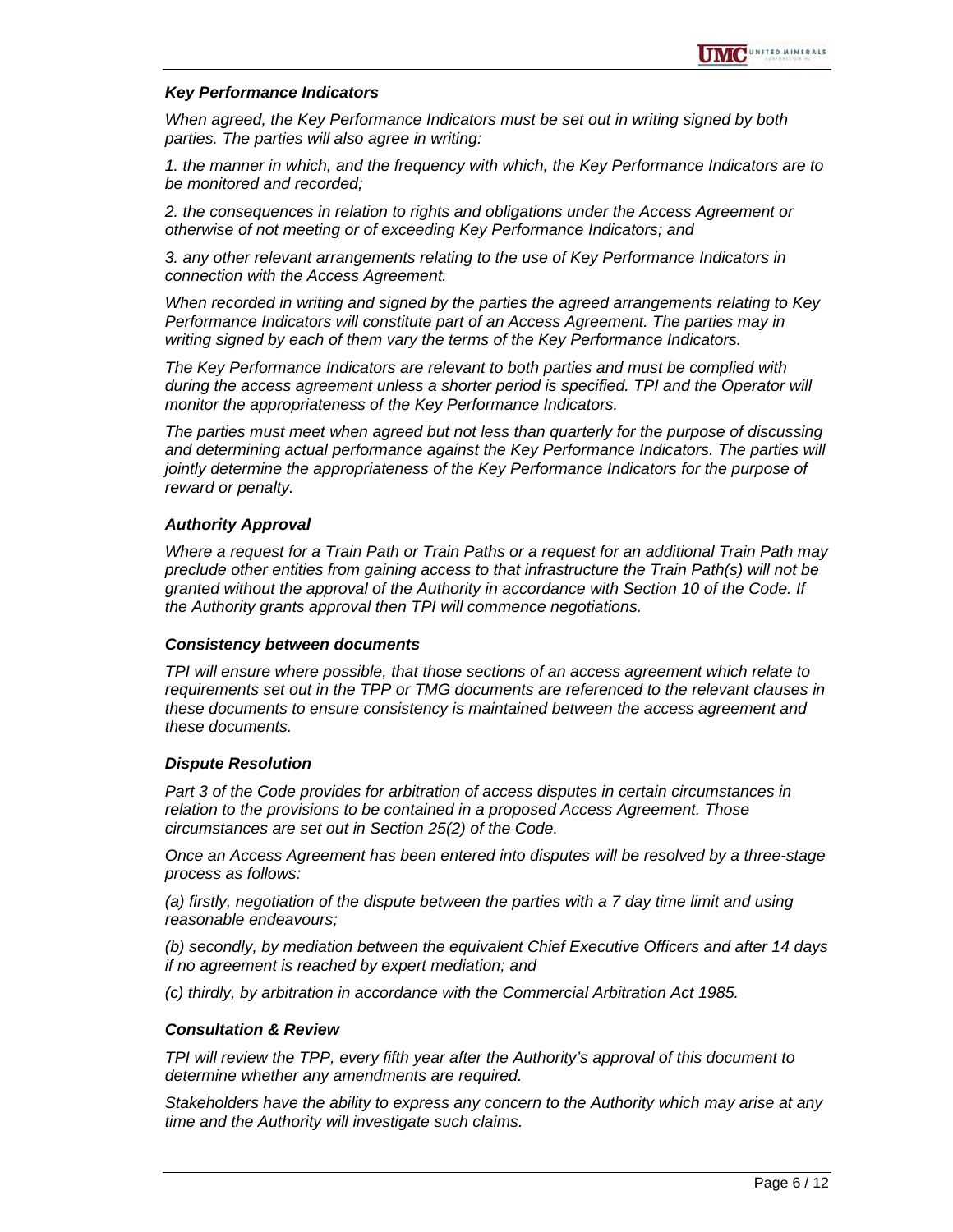*The Authority has the power under the Code to amend the TPP at any time and Access Seekers and Operators can at any time request the Authority to consider amendments.* 

*TPI acknowledges the Authority will develop a regime of KPI's, in consultation with stakeholders, to assess the effectiveness of the TPP. This is in addition to KPI's that will be developed in individual access agreements.* 

*TPI's compliance will be subject to an annual independent external audit. The Authority may select and manage the Auditor with costs paid by TPI. At a minimum the Authority's approval will be required and the final audit report will be made available to the Authority and the public.* 

*The Authority can also commission special audits on any TPP issue or area where additional assurance is sought.*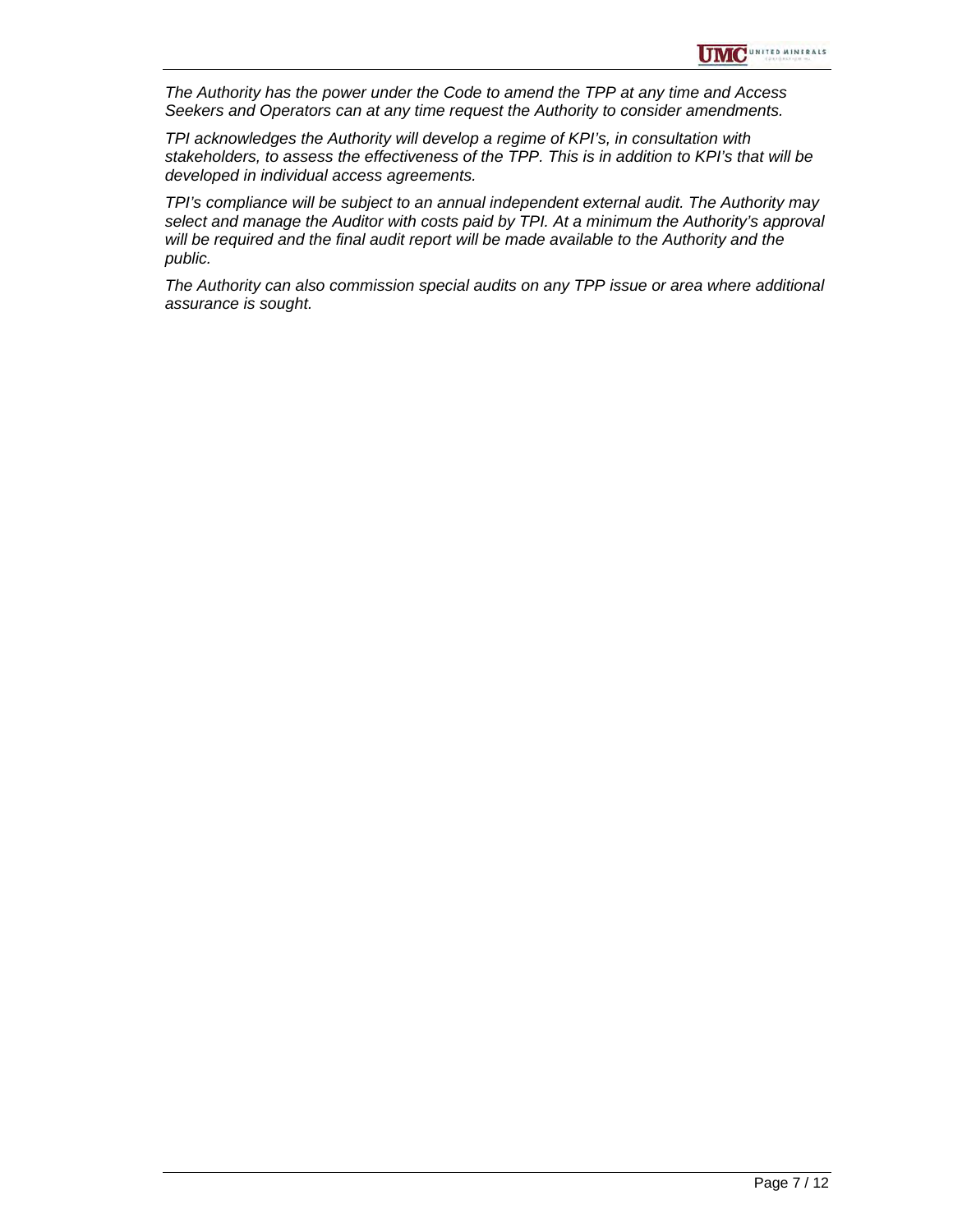# 3 TPP submission Comments

#### **1 Introduction**

#### **1.1 Background**

No further comments.

#### **1.2 Purpose of the TPP**

No further comments.

#### **1.2.1 Relationship between the TPP and TMG**

No further comment with regard to the TPP and more detailed comments are provided in the segregation submission.

#### **1.2.2 Application of the TPP**

We would request the addition of the following:

*TPI will negotiate to provide new Train Paths where the Operator meets the following criteria:* 

 *(i) the Operator can demonstrate an intention to enter into arrangements for the operation of services, to the satisfaction of TPI, and* 

*(ii) the Operator provides details of anticipated increased demand because of* 

*(a) an upgrade or expansion of production capacity with confirmation that it will progress (e.g. Funding approved, public announcements etc), or* 

*(b) market growth based on trend data; or* 

*(iii) the Operator can demonstrate a committed new project with agreed funding.* 

#### **2 Allocation of capacity**

We would request the addition of the following:

*In negotiation of an Access Agreement the issue of allocation of Train Paths will be dealt with in accordance with the TPP and the requirements of the Code and specifically Section 16 (2) of the Code.* 

*In the event that TPI has not provided the Operators with suitable Train Paths and the Operator believes that TPI has not complied with the TPP or provisions of the Code related to negotiation of Access Agreements they may seek to have the matter arbitrated as a dispute in accordance with Section 25 of the Code.* 

#### **2.1 Specification of Capacity**

The description of Cyclic Traffics in the body differs from the definition in the appendix, the description should read;

*b) for Cyclic Traffic, the number of Train Paths that will be allocated to that Operator per period in accordance with the Operator's Service Entitlement.* 

The specification of capacity grants TPI a broad discretion to determine capacity. A standard measure of capacity needs to be adopted by the Authority to minimise confusion and manipulation by negotiating parties. We recommend Capacity be described as:

- Train paths, that is the number of trains in each direction for a given time on a section of track, usually illustrated on a train graph (as described by TPI); and
- Gross tonnes per kilometre (GTK), which is the number of tonnes that can be carried through the section of railway for a given mix of train types.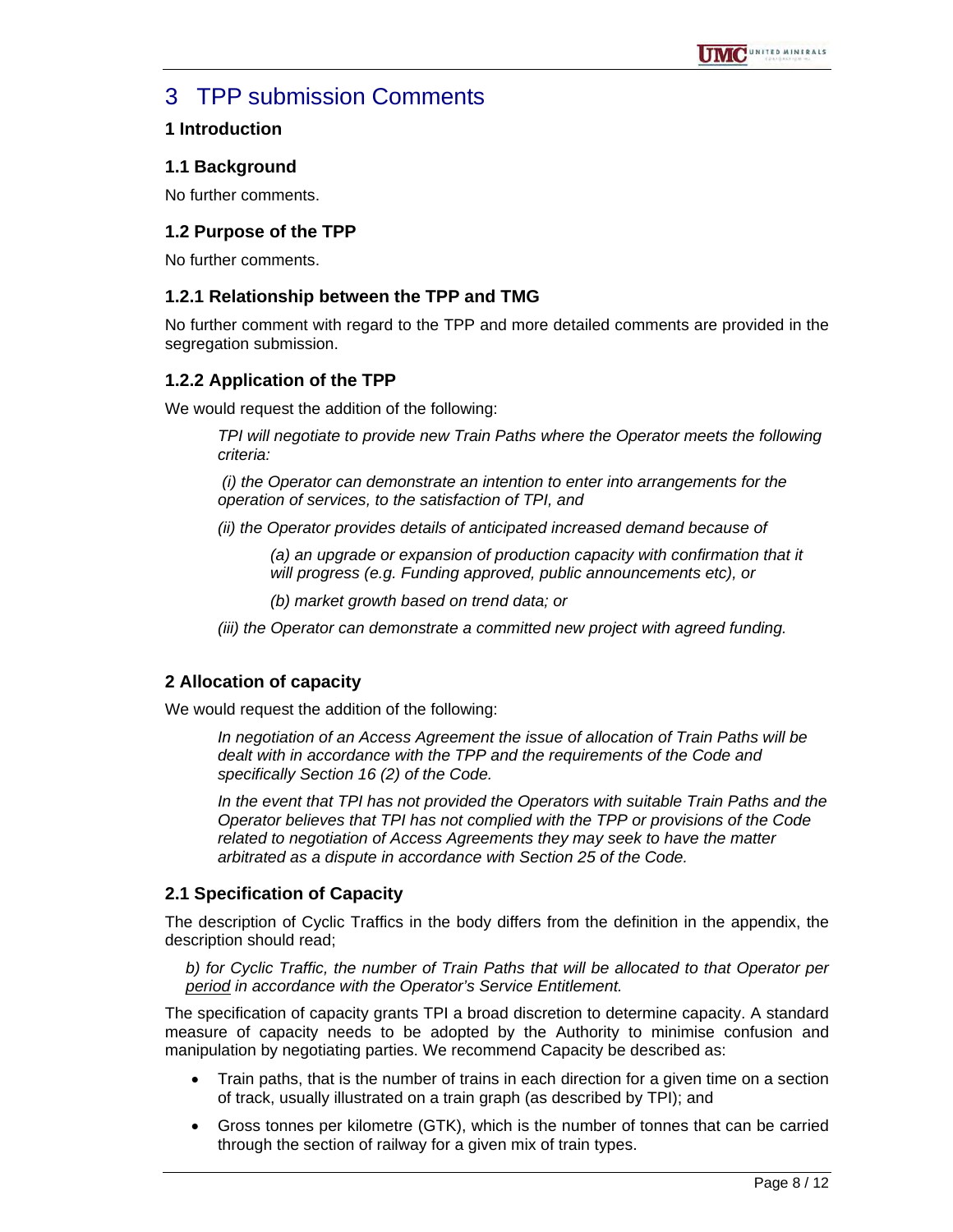Adopting a train path approach can be manipulated by inefficient train management and may not reflect the true capacity of the line or section.

#### **2.2 Analysis of Capacity**

#### **2.2.1 Master Control Diagram**

No further comments.

#### **2.2.2 Access Applications**

UMC recommends the following sentence be added to this section:

*The Code only requires the TPP to apply to access arrangements negotiated within the Code. TPI, nevertheless, will apply the TPP to each allocated Train Path regardless of whether access applications are made inside or outside of the Code.* 

#### **2.2.3 Capacity Analysis**

The extra time required by TPI to consider enhancements should be limited and there should be an obligation to consult with the access seeker when developing enhancement proposals.

#### **2.3 Capacity Allocation**

We note the draft Costing Principles make mention of Capacity and related topic of Optimisation in section 3.1.1 as follows:

*Capacity of infrastructure – TPI considers that the network as constructed can meet current and reasonably projected demand. As a greenfields development, TPI does not consider that any optimisation should occur on its network. If TPI seeks to include the costs of additional infrastructure to meet projected demand it will demonstrate:* 

- *− the basis of the demand projection; and*
- *− a commitment to the capital expenditure.*

*Route optimisation – as a greenfields development, TPI will assume that the optimised network is provided by the rail track within the existing corridor of the*  land and, hence, route alignment and infrastructure configuration is optimal and *efficient.*

We will make more comment on this in our submission on Costing Principles.

#### **3 Management of capacity**

#### **3.1 Permanent variations to Train Paths**

Permanent variations should have a ninety (90) day notice period not thirty (30) days. Permanent variations may materially alter the economics of the mine and as such there should be longer periods for consideration and consultation. This would of course not withhold either party from agreeing in a shorter period if the change was not reasonable and practical.

#### **3.2 Resumption of Capacity**

No comments at this time.

#### **3.3 Review of Service Entitlements**

No comments at this time.

#### **4 Other**

**4.1 Non-discrimination**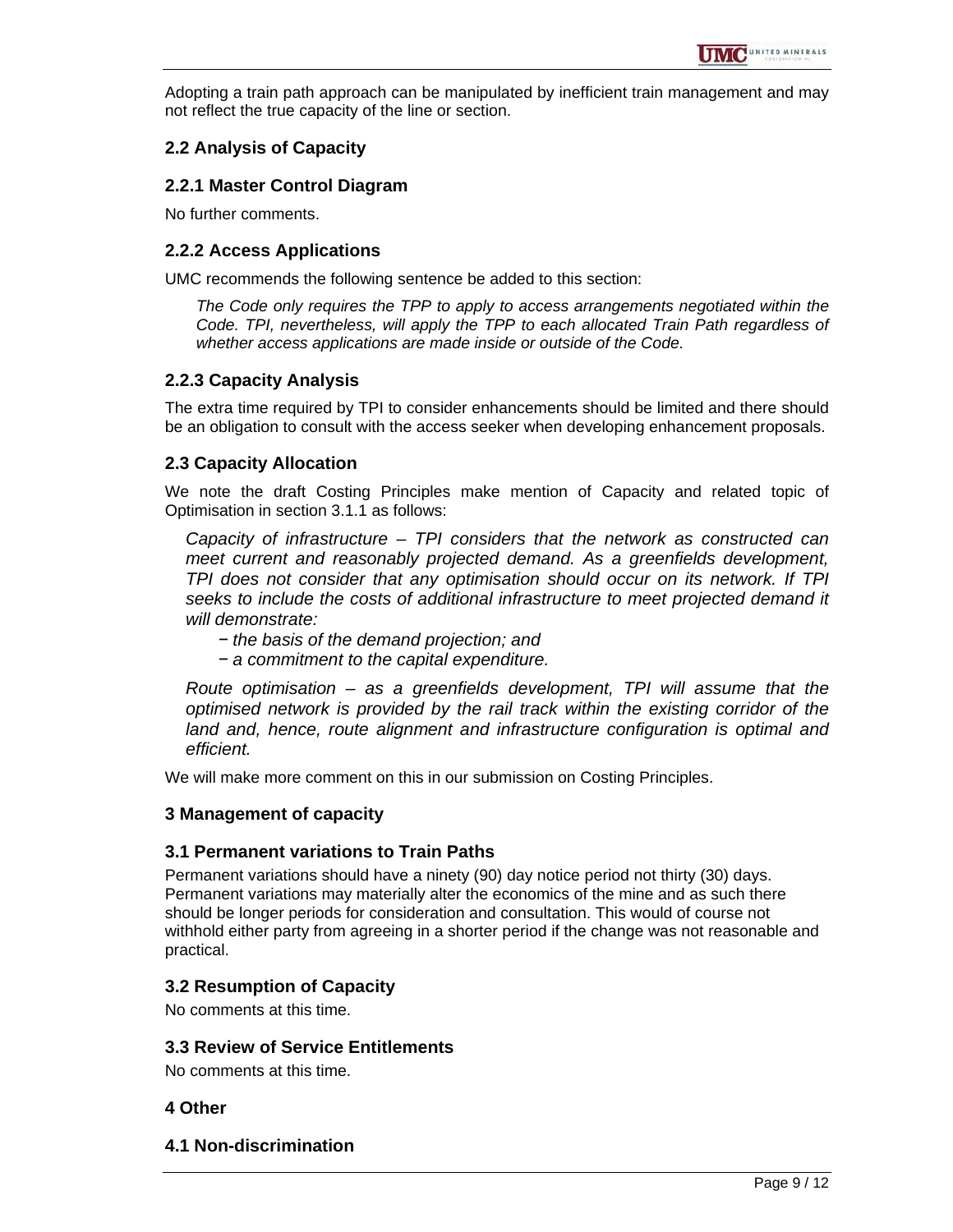No comments at this time.

#### **4.2 Dispute resolution**

The Access Agreement has not been provided so it is difficult to comment on the proposed process. Disputes should at least follow the disputes process outlined below.

*Part 3 of the Code provides for arbitration of access disputes in certain circumstances in relation to the provisions to be contained in a proposed Access Agreement. Those circumstances are set out in Section 25(2) of the Code.* 

*Once an Access Agreement has been entered into disputes will be resolved by a three stage process as follows:* 

*(a) firstly, negotiation of the dispute between the parties within a 7 day time limit and using reasonable endeavours;* 

*(b) secondly, by mediation between the equivalent Chief Executive Officers and after if no agreement has been reached 14 days by expert mediation; and* 

*(c) thirdly, by arbitration in accordance with the Commercial Arbitration Act 1985.* 

#### **Appendix A. Definitions**

We proposed that the definition of an operator be amended to be:

*Operator means the Operator or Operator's which have access to the TPI Network under an Access Agreement or have made an application for Access under Section 8 of the Code.* 

#### **Additional Sections**

And we would add the following new section to the TPP:

#### **Cancellation of Services using Train Paths**

*TPI will adopt the following policy in granting an Operator the right to cancel Train Paths without penalty and the specific provisions of the policy agreed between TPI and the Operator will be contained in the relevant Access Agreement.* 

*An Operator may cancel an individual Train Path under any one of the following circumstances (but only if the occurrence of these circumstances is beyond the reasonable control of the Operator):* 

*(i) where public holidays effect the operation of the Train Path;* 

*(ii)* for each Scheduled Train Path 5 times per year commencing from the date the *path was first approved;* 

*(iii) there are mechanical difficulties with the rolling stock used or operated by the Operator;* 

*(iv) there is a failure of any part of the Operator's equipment used or to be used in connection with a service;* 

*(v) repair, maintenance or upgrading of the Network is being carried out or there is some other event which materially affects the Operator's use of all or any part of the Network (including, without limitation, derailment, collision or later running trains) which occurs on the TPI Network;* 

*(vi) the Operator is unable to load trains because of a lack of product at terminals or is unable to unload product at terminals or ports because of insufficient storage space or because of mechanical difficulties with the loading or unloading equipment at terminals or ports;* 

*(vii) because of the seasonal nature of the services.*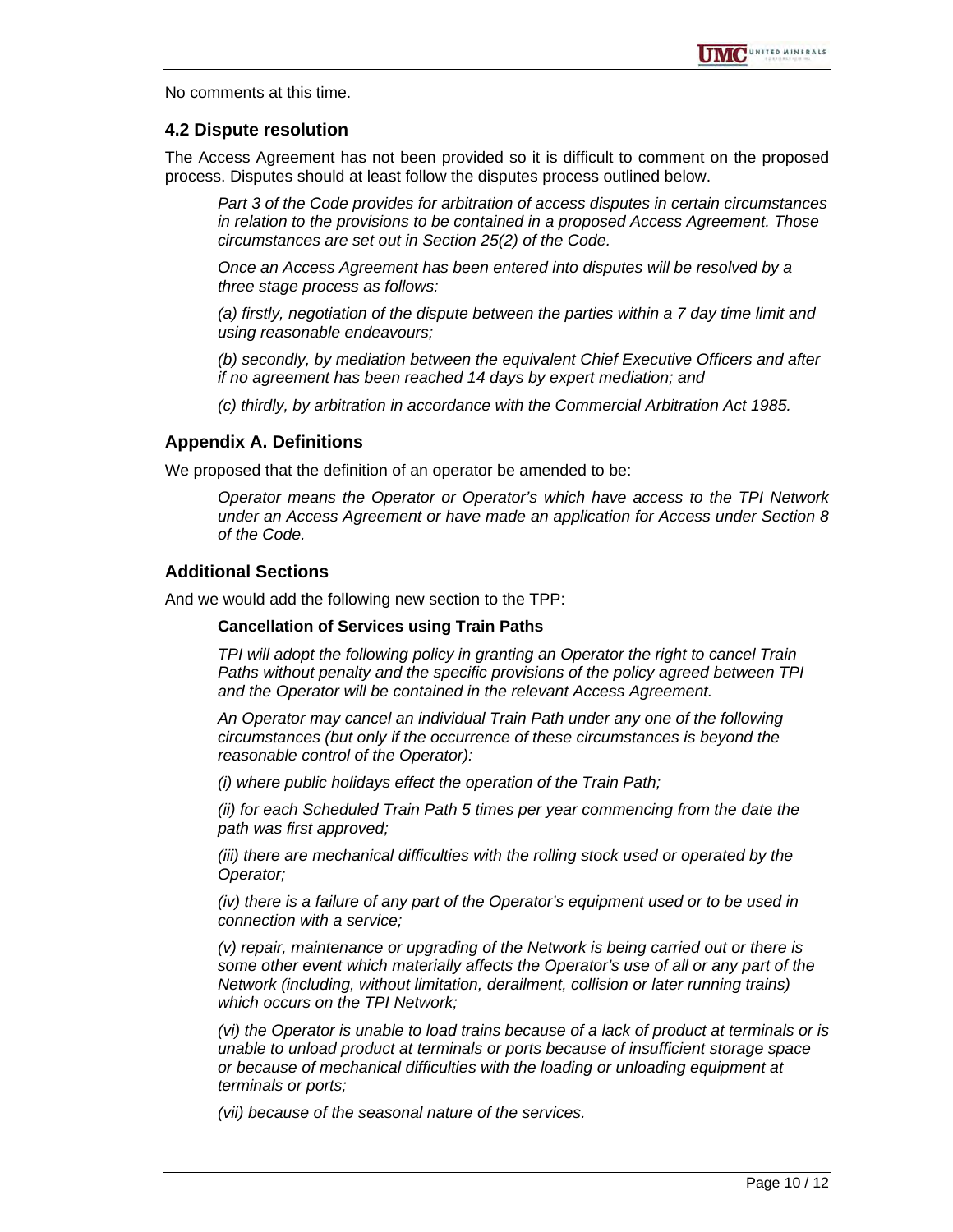*The Operator must give TPI as much notice of cancellation as is possible in the relevant circumstances.* 

#### *Authority Approval*

*Where a request for a Train Path or Train Paths or a request for an additional Train Path may preclude other entities from gaining access to that infrastructure the Train Path(s) will not be granted without the approval of the Authority in accordance with Section 10 of the Code. If the Authority grants approval then TPI will commence negotiations.* 

#### *Consistency between documents*

*TPI will ensure where possible, that those sections of an access agreement which relate to requirements set out in the TPP or TMG documents are referenced to the relevant clauses in these documents to ensure consistency is maintained between the access agreement and these documents.* 

#### *Consultation & Review*

*TPI will review the TPP, every fifth year after the Authority's approval of this document to determine whether any amendments are required.* 

*Stakeholders have the ability to express any concern to the Authority which may arise at any time and the Authority will investigate such claims.* 

*The Authority has the power under the Code to amend the TPP at any time and Access Seekers and Operators can at any time request the Authority to consider amendments.* 

*TPI acknowledges the Authority will develop a regime of KPI's, in consultation with stakeholders, to assess the effectiveness of the TPP. This is in addition to KPI's that will be developed in individual access agreements.* 

*TPI's compliance will be subject to an annual independent external audit. The Authority may select and manage the Auditor with costs paid by TPI. At a minimum the Authority's approval will be required and the final audit report will be made available to the Authority and the public.* 

*The Authority can also commission special audits on any TPP issue or area where additional assurance is sought.* 

#### *Key Performance Indicators*

*No later than 90 days after the commencement of an Access Agreement, the parties*  will meet for the purpose of identifying and agreeing on the means of measuring the *performance of each party under the agreement. The agreed means are referred to as Key Performance Indicators.* 

*When agreed, the Key Performance Indicators must be set out in writing signed by both parties. The parties will also agree in writing:* 

*1. the manner in which, and the frequency with which, the Key Performance Indicators are to be monitored and recorded;* 

*2. the consequences in relation to rights and obligations under the Access Agreement or otherwise of not meeting or of exceeding Key Performance Indicators; and* 

*3. any other relevant arrangements relating to the use of Key Performance Indicators in connection with the Access Agreement.* 

*When recorded in writing and signed by the parties the agreed arrangements relating to Key Performance Indicators will constitute part of an Access Agreement. The parties may in writing signed by each of them vary the terms of the Key Performance Indicators.*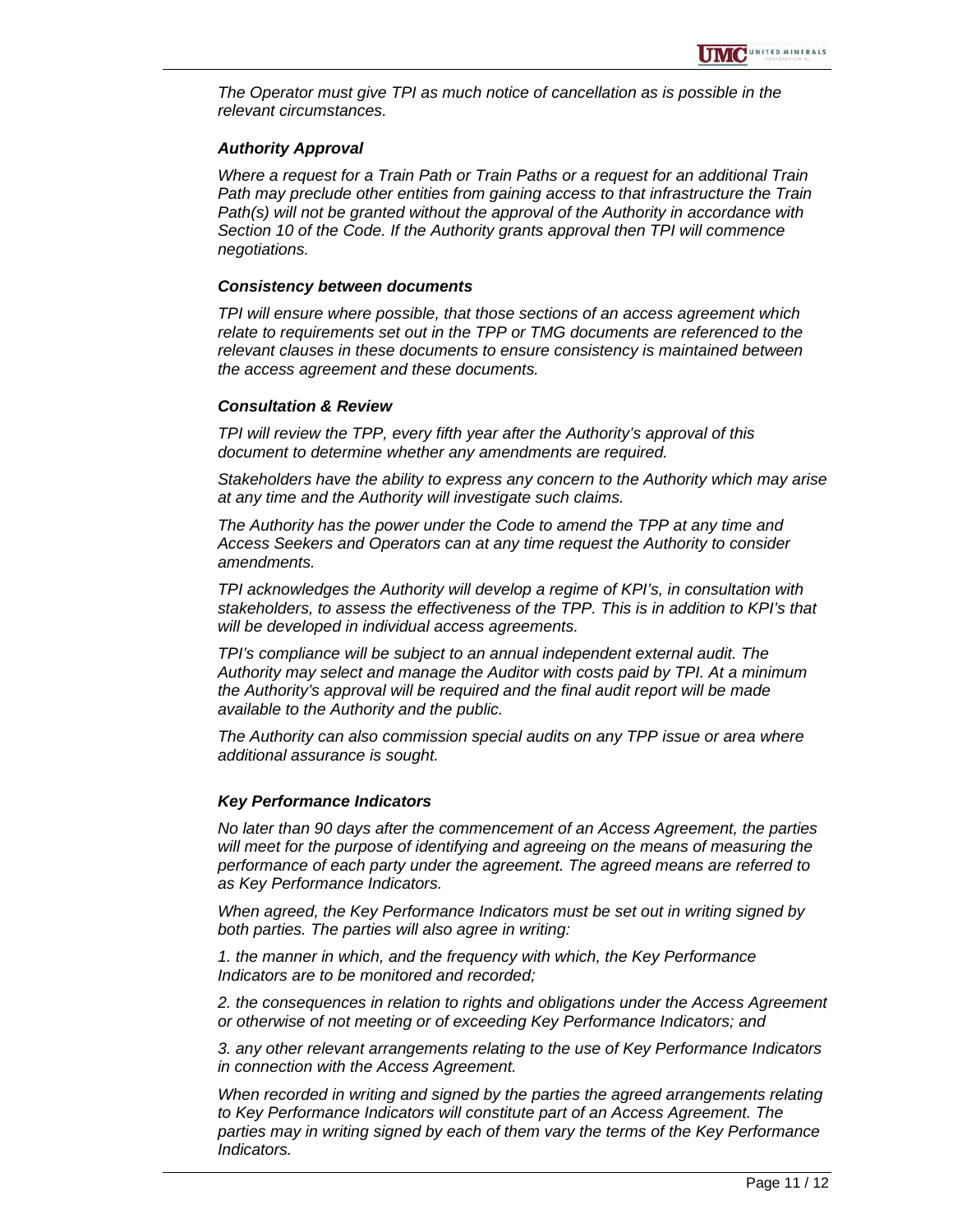*The Key Performance Indicators are relevant to both parties and must be complied with during the access agreement unless a shorter period is specified. TPI and the Operator will monitor the appropriateness of the Key Performance Indicators.* 

*The parties must meet when agreed but not less than quarterly for the purpose of discussing and determining actual performance against the Key Performance Indicators. The parties will jointly determine the appropriateness of the Key Performance Indicators for the purpose of reward or penalty.*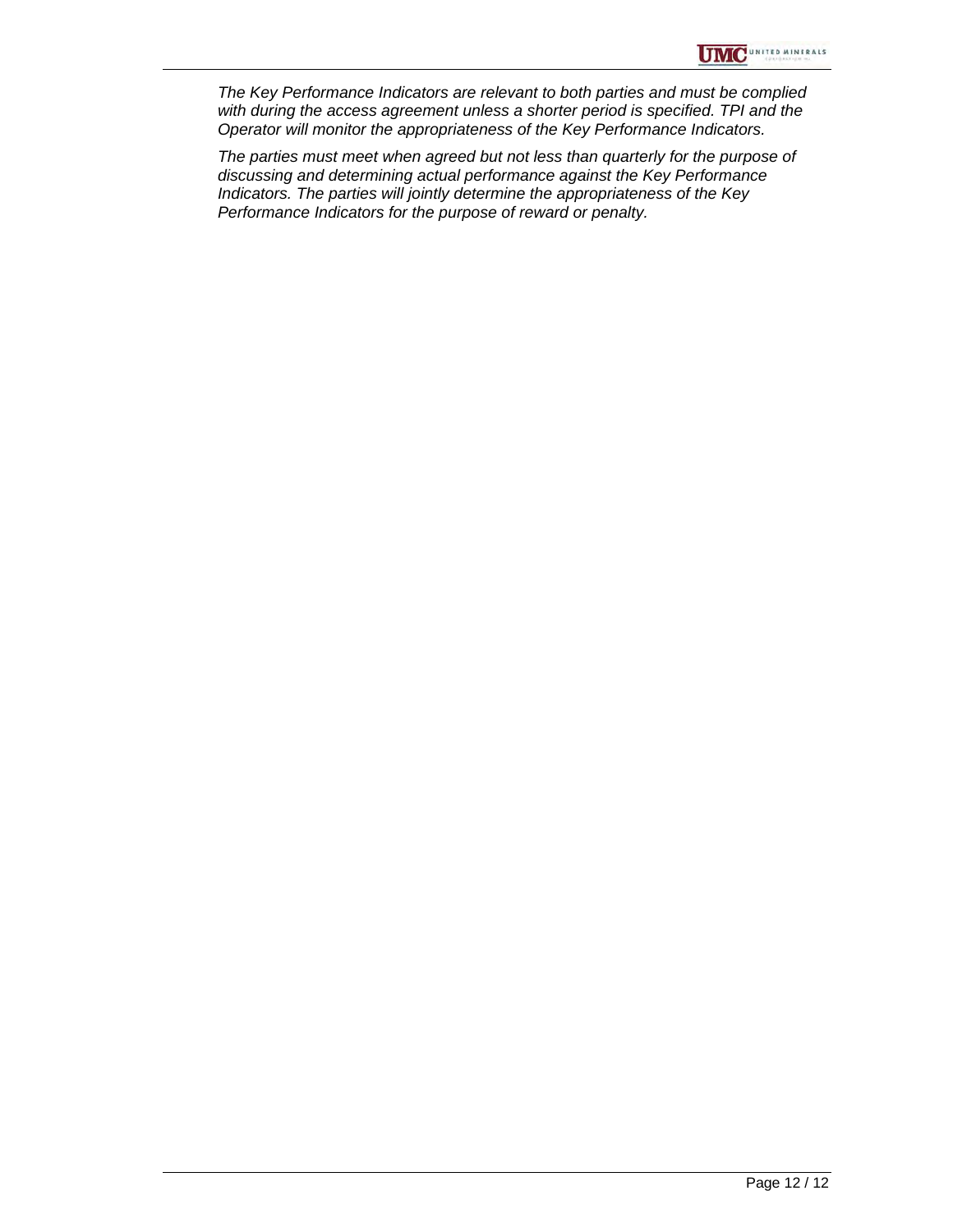

# The Pilbara Infrastructure (TPI) Rail Part 5 Instruments submission for the proposed

# Segregation Arrangements

**BY** 

# UNITED MINERALS CORPORATION NL

Level 14, BGC Centre 28 The Esplanade, Perth Western Australia 6000

Postal address: GPO Box 2580 Perth Western Australia 6001

Telephone: (08) 9481 0911 Facsimile: (08) 9481 0922

Dated 5 September 2008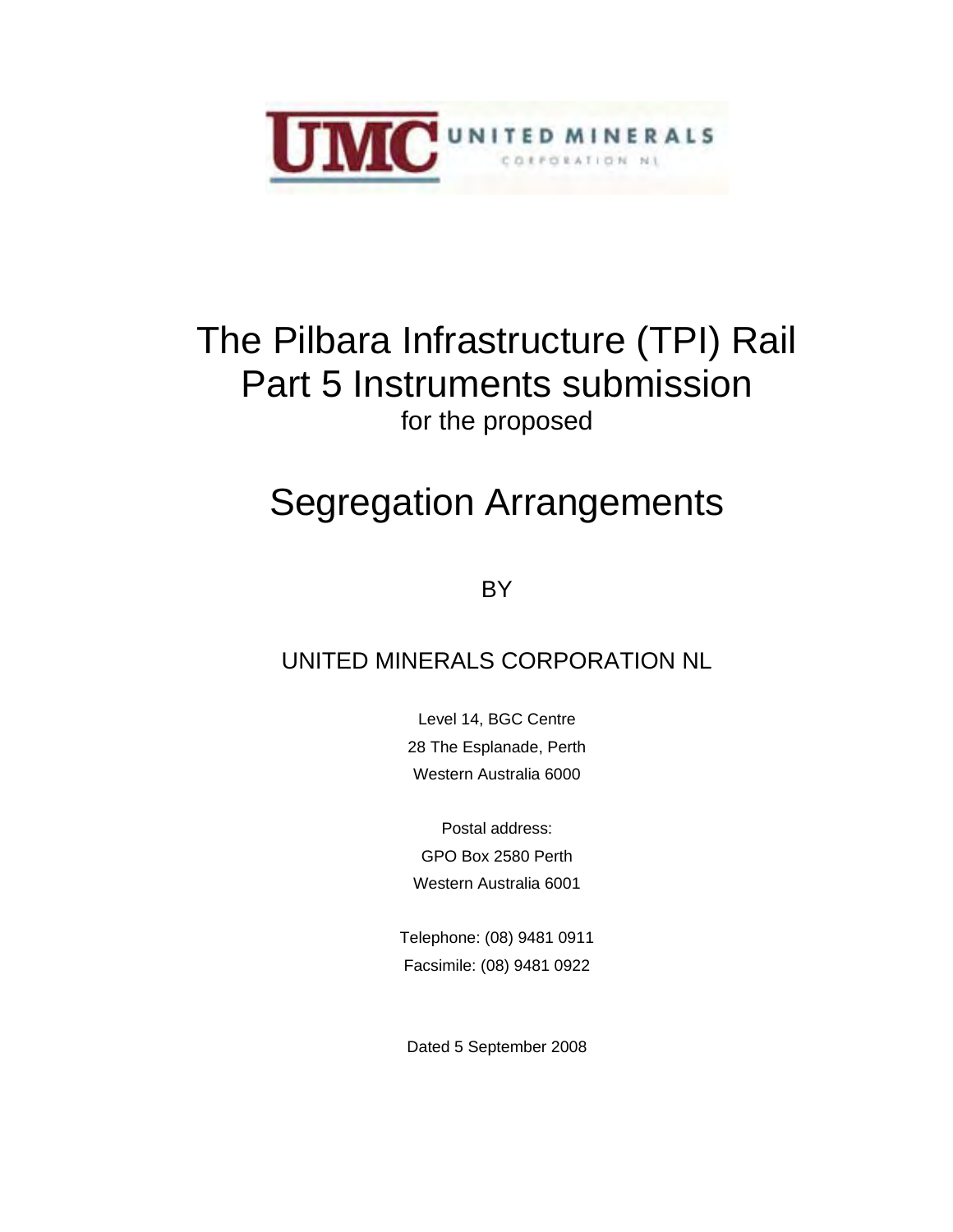# Table of Contents

| $\overline{2}$ |     |                                                       |  |
|----------------|-----|-------------------------------------------------------|--|
| 3              |     |                                                       |  |
| 4              |     |                                                       |  |
|                | 4.1 | SECTION 31 - PROTECTION OF CONFIDENTIAL INFORMATION10 |  |
|                | 4.2 | SECTION 32 - AVOIDANCE OF CONFLICT OF INTEREST 11     |  |
|                | 4.3 |                                                       |  |
|                | 4.4 | SECTION 34 - SEPERATION OF ACCOUNTS AND REPORTS12     |  |
|                |     |                                                       |  |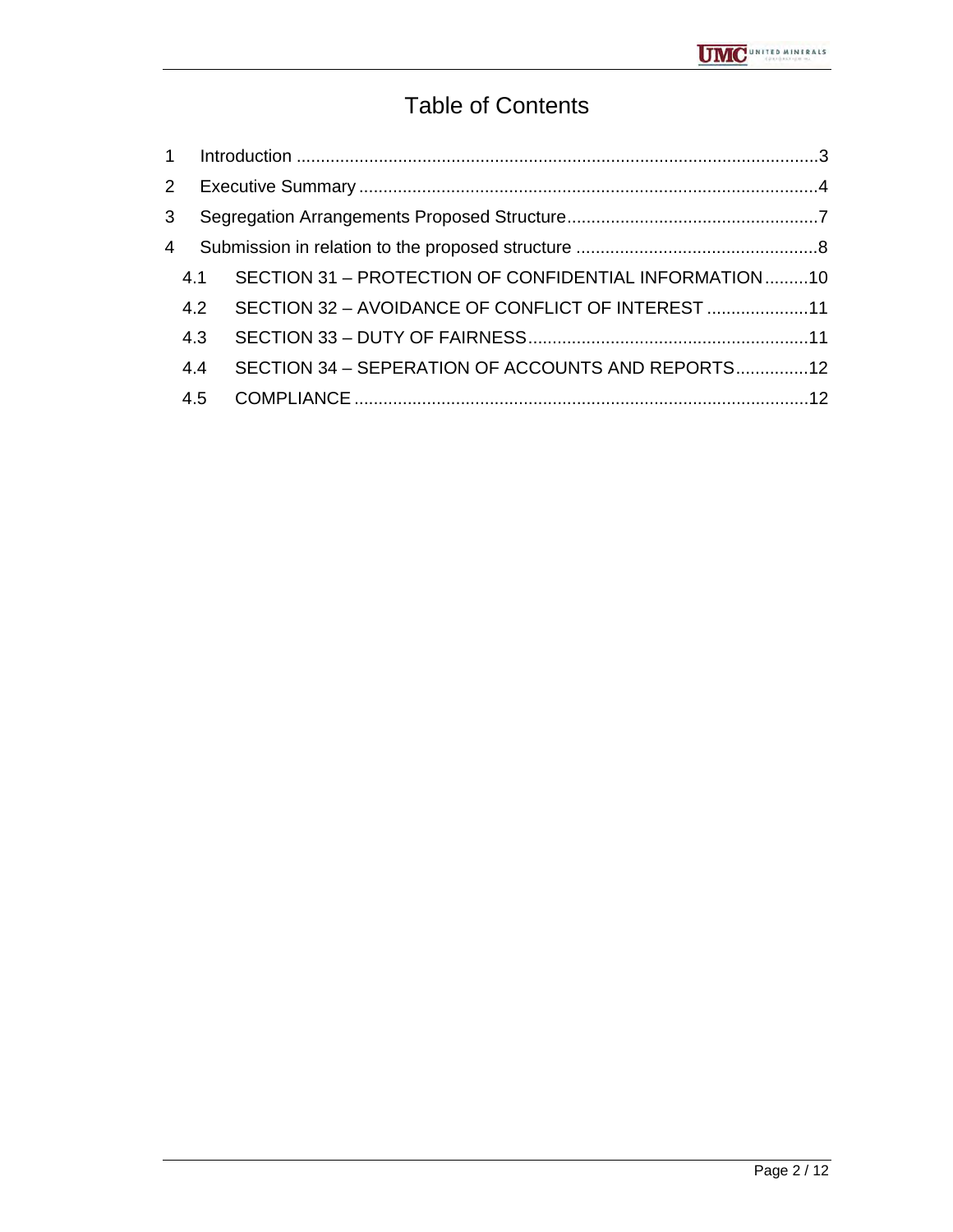### 1 Introduction

#### **United Minerals Corporation NL**

United Minerals Corporation NL (United Minerals) is an ASX-listed company whose focus is exploring and developing high value bulk commodities, namely iron ore and bauxite. The company has two projects:

- Iron ore in the Central Pilbara District of W.A. (100% owned)
- Bauxite in the Kimberley Region of W.A. (25% owned in joint venture with major aluminium producer Norsk Hydro who is a Fortune 500 Company with a market capitalization of approximately US\$41 billion)

The United Minerals Railway Prospect is located 330km south of Port Hedland. Production is due to commence in 2010 at an initial rate of 2-5mtpa increasing to10mtpa during its target mine life of 10-20 years. The Railway Project is 160km South West of the FMG siding at Cloud Break, Figure 1 below.



**Figure 1:** United Minerals Deposits in the Pilbara

#### **The Submission**

The Economic Regulation Authority (**Authority**) is inviting public submissions on the proposed segregation arrangements, train management guidelines (**TMG**) and train path policy (**TPP**) that have been submitted by the railway owner, The Pilbara Infrastructure Pty Ltd (**TPI**), for its recently-constructed railway in the Pilbara.

United Minerals will most likely be users of the proposed access arrangements being put in place for the TPI railway. United Minerals makes the following submission to assist the Authority in finalising the Part 5 instruments.

This submission endeavours to, among other things:

- Review the draft segregation arrangements documents prepared by TPI;
- advise the Authority of United Minerals key concerns in relation to the documents; and
- provide constructive suggestions to improve the workability of the documents.

United Minerals would be pleased to address any additional queries the Authority may have in relation to this submission.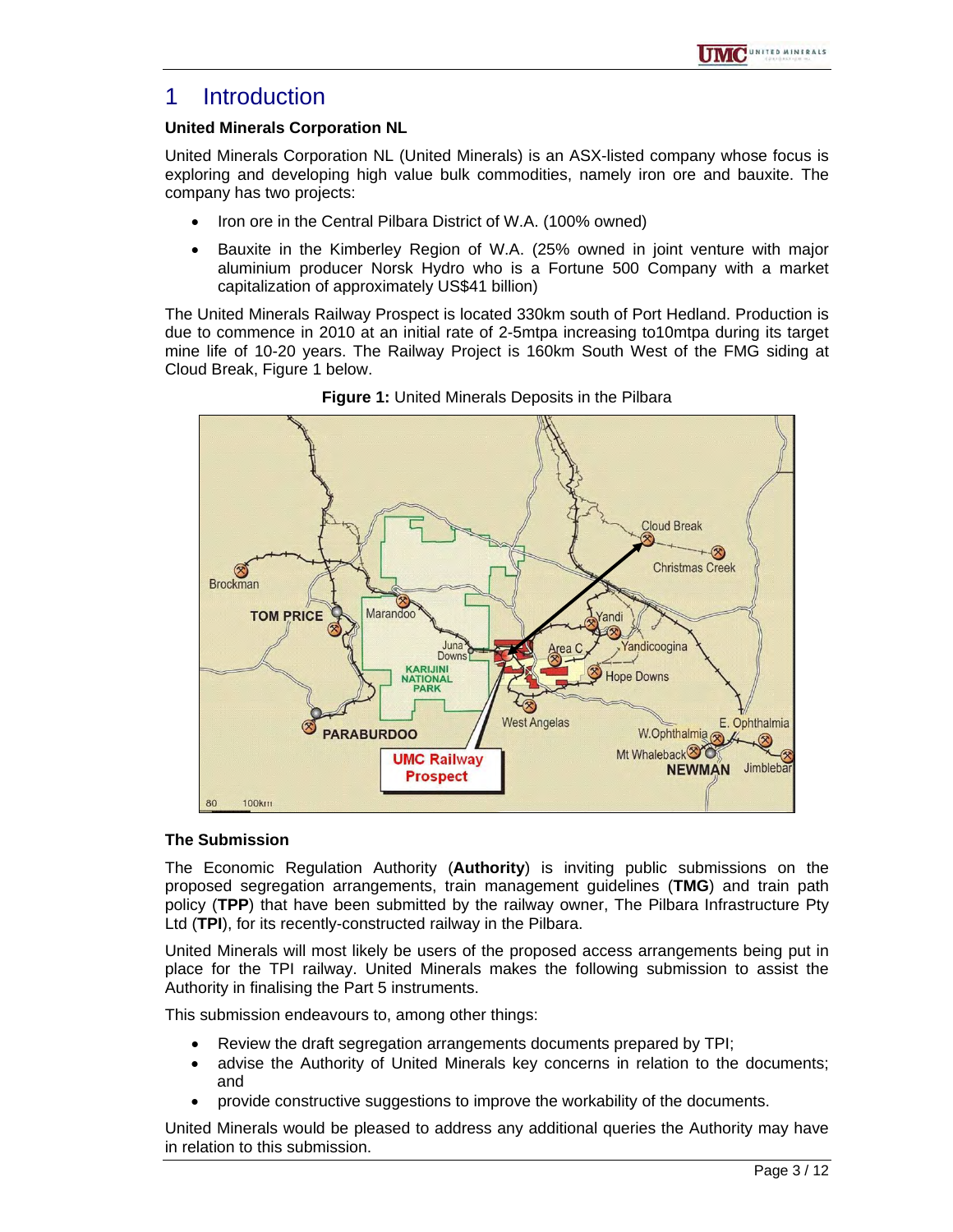## 2 Executive Summary

This submission by United Minerals Corporation NL (United Minerals) is in response to the Economic Regulation Authority of Western Australia (**Regulator**) inviting public submissions with regard to The Pilbara Infrastructure Pty Ltd (**TPI**) proposed Segregation Arrangements, Train Management Guidelines and Train Path Policy required under section 28 of the *Railways (Access) Act* 1998 (**Access Act**) that have been submitted by TPI, the railway owner, for its recently-constructed railway in the Pilbara. Part 3 of the *Railway and Port (The Pilbara Infrastructure Pty Ltd) Agreement Act* 2004 (**Agreement Act**) came into effect on 1 July 2008 and the railway, constructed pursuant to the Agreement Act by TPI (**access provider**), a subsidiary company of Fortescue Metals Group Ltd (**FMG**), is now listed under Schedule 1 of the *Railways (Access) Code 2000* (**Access Code**).

The Act provides a framework within which the Authority's determination required under Section 43 of the Code is to be made. Subsection 20(4) states:

In performing functions under the Act or Code, the Regulator is to take into account:

- a) the railway owner's legitimate business interests and investment in the railway infrastructure;
- b) the railway owner's costs of providing access, including any costs of extending or expanding the railway infrastructure, but not including costs associated with losses arising from increased competition in upstream or downstream markets;
- c) the economic value to the railway owner of any additional investment that a person seeking access or the railway owner has agreed to undertake;
- d) the interests of all persons holding contracts for the use of the railway infrastructure;
- e) firm and binding contractual obligations of the railway owner and any other person already using the railway infrastructure;
- f) the operational and technical requirements necessary for the safe and reliable use of the railway infrastructure;
- g) the economically efficient use of the railway infrastructure; and
- h) the benefits to the public from having competitive markets.

The decision making power given to the Authority under Section 43 of the Code is mandatory in that the Authority must take into account all the factors listed in Section 20(4) of the Act. However, the Authority has discretion to allocate such weight to each of the factors listed in Section 20(4) of the Act as it considers appropriate for each particular case.

The Agreement Act ratifies and authorises an agreement between the State, TPI and FMG for the development of a new multi-user railway, port and additional infrastructure for the transport and export of iron ore in the Pilbara as well as giving statutory backing to open access arrangements for the multi-user railway. In the Second Reading speech of the Bill, the Parliamentary Secretary stated "the Government anticipates that the multi-user railway and port facilities will open the Pilbara iron ore industry to new entrants seeking to supply (the) growing demand for iron ore, especially from China<sup>1</sup>."

Section 2A of the Access Act provides that the main object of the Access Act is to "establish a rail access regime that encourages the efficient use of, and investment in, railway facilities by facilitating a contestable market for rail operations"<sup>2</sup>. The Access Act and the Code provisions are directed toward establishing the level playing field and empower the Regulator to seek these objectives under section 29 of the Access Act.

The aim of the rail access regime is to establish and implement a framework that ensures effective; fair; and transparent competition, on Western Australia's railway network to achieve a net public benefit to the State.

 $\overline{a}$ 

<sup>1</sup> Parliamentary Papers 16/11/2004

<sup>2</sup> Railways (Access) Act 1998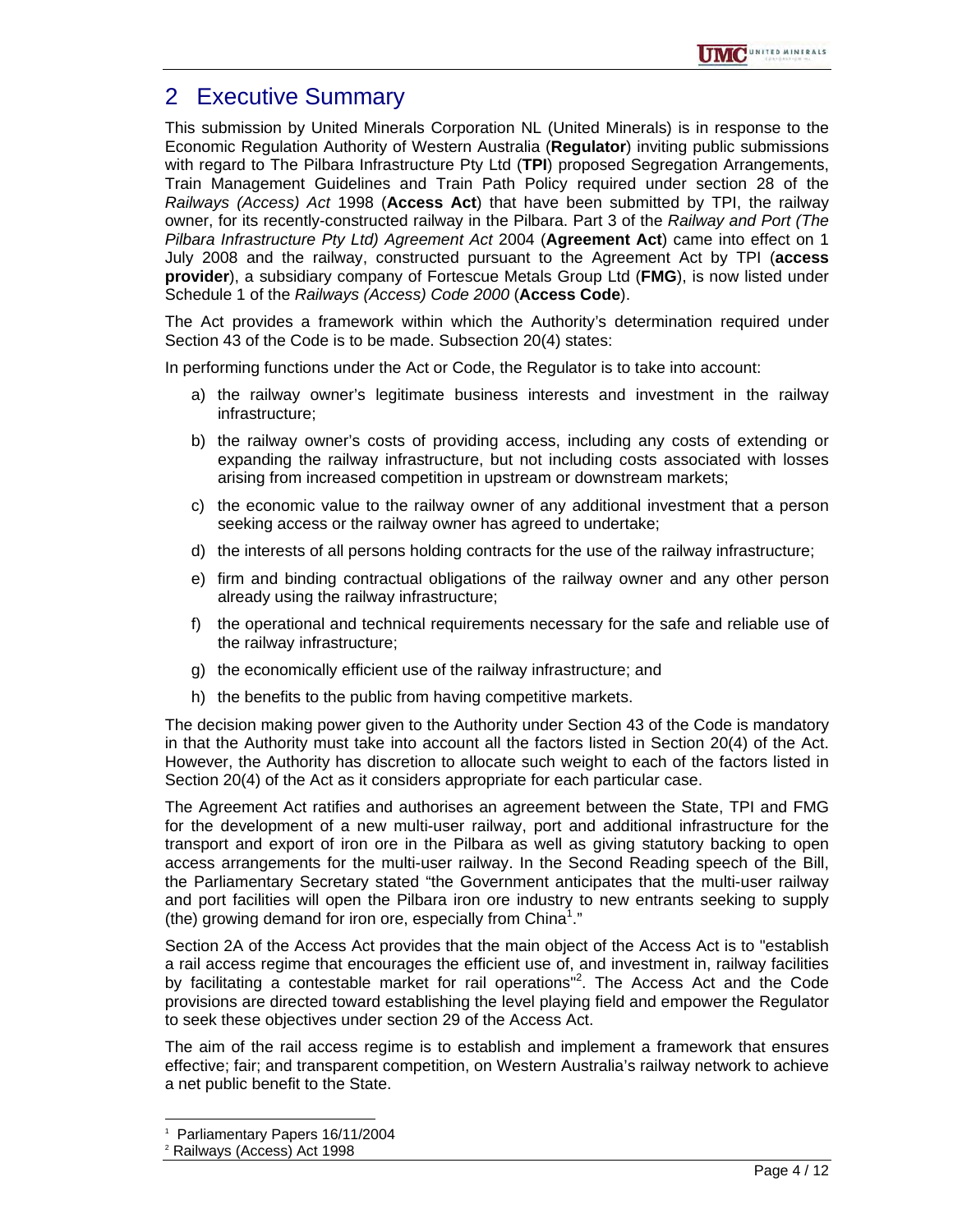The TPI railway was included in the State's rail access regime, consisting of the Railways (Access) Act 1998 and the Railways (Access) Code 2000, when the Railway and Port (The Pilbara Infrastructure Pty Ltd) Agreement Act 2004 amended both the Act and the Code to make the inclusion.

The aim $3$  of the rail access regime is to establish and implement a framework that ensures effective, fair; and transparent competition, on Western Australia's railway network to achieve a net public benefit to the State.

Section 2A of the Access Act provides that the main object of the Access Act is to "establish a rail access regime that encourages the efficient use of, and investment in, railway facilities by facilitating a contestable market for rail operations<sup>"4</sup>. The Access Act and the Access Code provisions are directed toward establishing the level playing field and empower the Regulator to seek these objectives under section 29 of the Access Act.

It is United Minerals' view that a contestable market for rail operations will only be facilitated if a level playing field is created for all parties having or seeking access (access seekers) to railway infrastructure and train guidelines and controls appropriate to the task (below rail).

TPI is claiming a greenfield railway operation would be affected by the separation between rail infrastructure and rail haulage operations with regard to safety, operations and cost.

TPI is proposing, in consideration of the above greenfield factors and the regulatory precedence of the Tarcoola to Darwin railway, a two stage implementation of the Segregation Agreement with Stage 1 keeping the infrastructure and haulage components as one entity whilst, and until, six months before any initial negotiated access agreement comes into effect. The segregation proposals for Stage 1 are proposed by TPI to be adequate to separate the commercial aspects of the total FMG business entities from influencing rail access negotiations with access seekers. Stage 2 arrangements propose that TPI "will ensure those staff performing access-related functions, such as train control and scheduling will not perform any haulage-related functions<sup>5</sup>". The Stage 2 proposals also do not change the common role performed by the Executive Officers of FMG and the proposed common Directors on the FMG and TPI Boards.

In conclusion, TPI states that "TPI consider that this reporting arrangement (as above) is necessary because of the need to closely integrate the operation of the mine, rail and port logistics chain infrastructure owned by FMG and TPI".

United Minerals is supportive of TPI and FMG with regard to their agreement with the State to provide an open access railway and its preparedness to provide access.

However, United Minerals considers that in the context of a vertically integrated railway:

1. TPI is assuming that the separation of above rail materially affects safety, operation and cost for a railway at the greenfield stage, yet this has been effectively done initially with the separation of Westrail and in other jurisdictions on the basis that there is a net public benefit, and

2. TPI, in basing its proposal on the case that segregation of above rail and below rail will affect integration of mine, rail and port logistics in its own business which relates more to the efficiency of FMG's supply chain logistics rather than the efficient use of the railway for all users, which was the intent of the Agreement Act.

United Minerals would submit that the retention of the integration of the railway haulage business of FMG is linked to the overall business of FMG. To keep the haulage business integrated with TPI activities during Stage 1 unintentionally provides FMG market power with regard to access negotiation and, as a consequence, haulage and mine gate sales. Accordingly United Minerals would submit that the Segregation Arrangements should not be a staged process

l

<sup>3</sup> http://www.era.wa.gov.au/3/195/48/the\_regime.pm

<sup>4</sup> Railways (Access) Act 1998

<sup>5</sup> TPI Segregation Arrangements Submission to ERA July 2008, at 1.3.2, Stage 2, page 7, dot point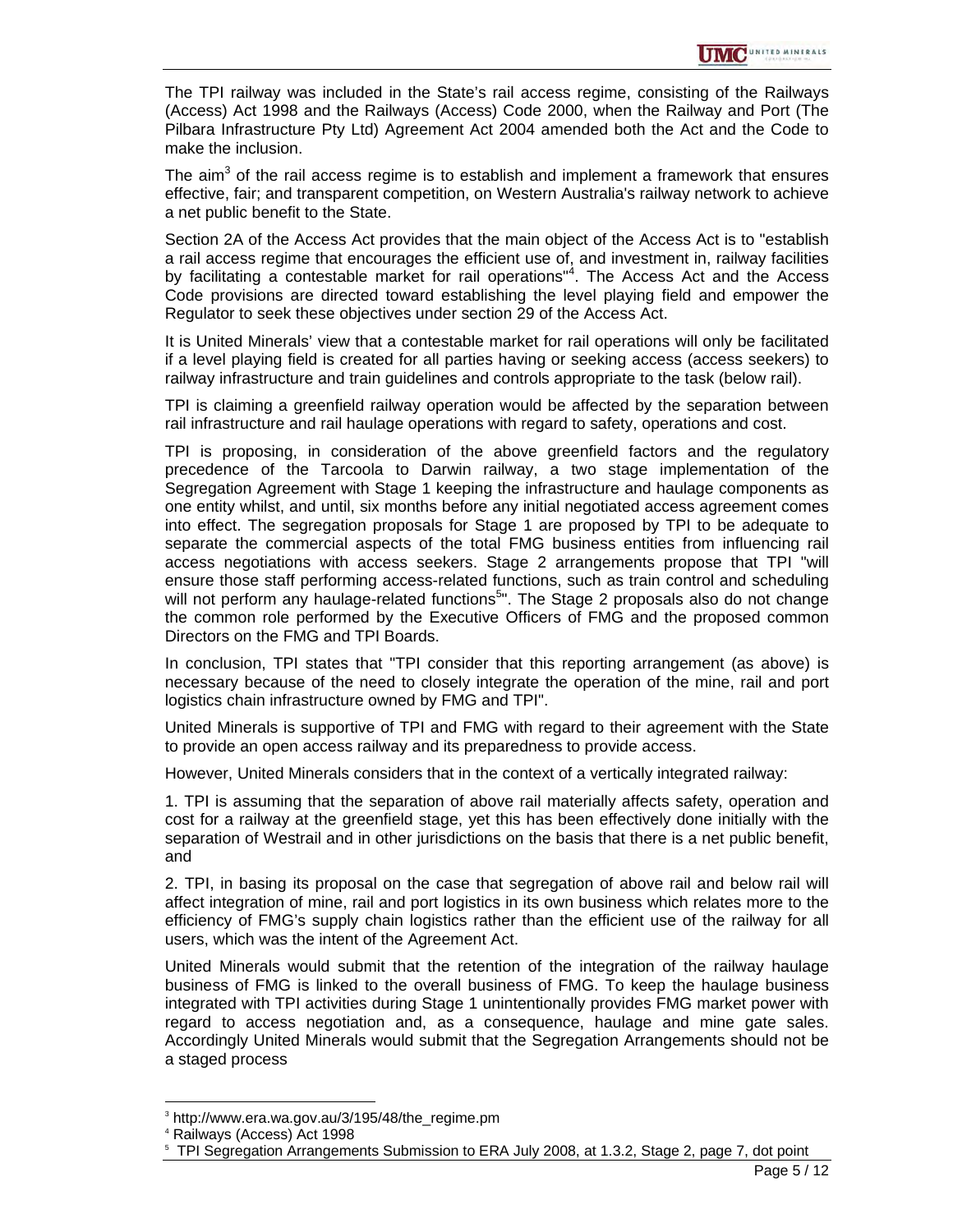United Minerals also has concern that the Segregation Arrangements relate to port considerations. The rail priorities are determined by the TPI port priorities and is port driven rather than mine driven. This will result in undue uncertainty with the Rail Access arrangements forcing negotiation outside the Access Code and as a consequence make the Rail Access Regime potentially unworkable, reinforcing FMG's market power as a buyer and seller for iron ore

The Rail Access Regime therefore should exclude port considerations as the Regulator has no authority with regard to the Port Access Regime and with mooted port development options there maybe more than one port controller in the medium term future

United Minerals would suggest that the Regulator should set the Segregation Arrangements parameters to allow Third Party access seekers the transparency to negotiate effectively with TPI as a stand alone business. This should consider the concept of TPI treating FMG as an access seeker within the Access Code as FMG has considerable market power as a potential buyer of iron ore, effectively a monopoly provider of rail and port access as well as having dominant market power for rail haulage contracts. It is also suggested that the Regulator require TPI to include some fundamental objectives or principles of the Segregation Arrangements as they relate to sections 31-34 of the Act

United Minerals would request in consideration of the Access Act section 29 (1) that the Regulator not accept the Segregation Arrangements as proposed by TPI and would suggest that, as a minimum, the compliance with arrangements clauses be similar to those of WestNetRail Segregation Arrangements Revised Submission to the Authority in February 2007.

In view of the fact that most Junior Miners need to finalise rail and port contractual arrangements either now, or in the immediate near future, an effective Access Regime as envisaged by the Agreement Act needs to be in place for negotiation inside the Access Code. The Segregation Arrangements need to be a structural framework with regard to the aim of the Rail Access Regime to achieve a net public benefit to the State and the objectives of Section 2A of the Access Act.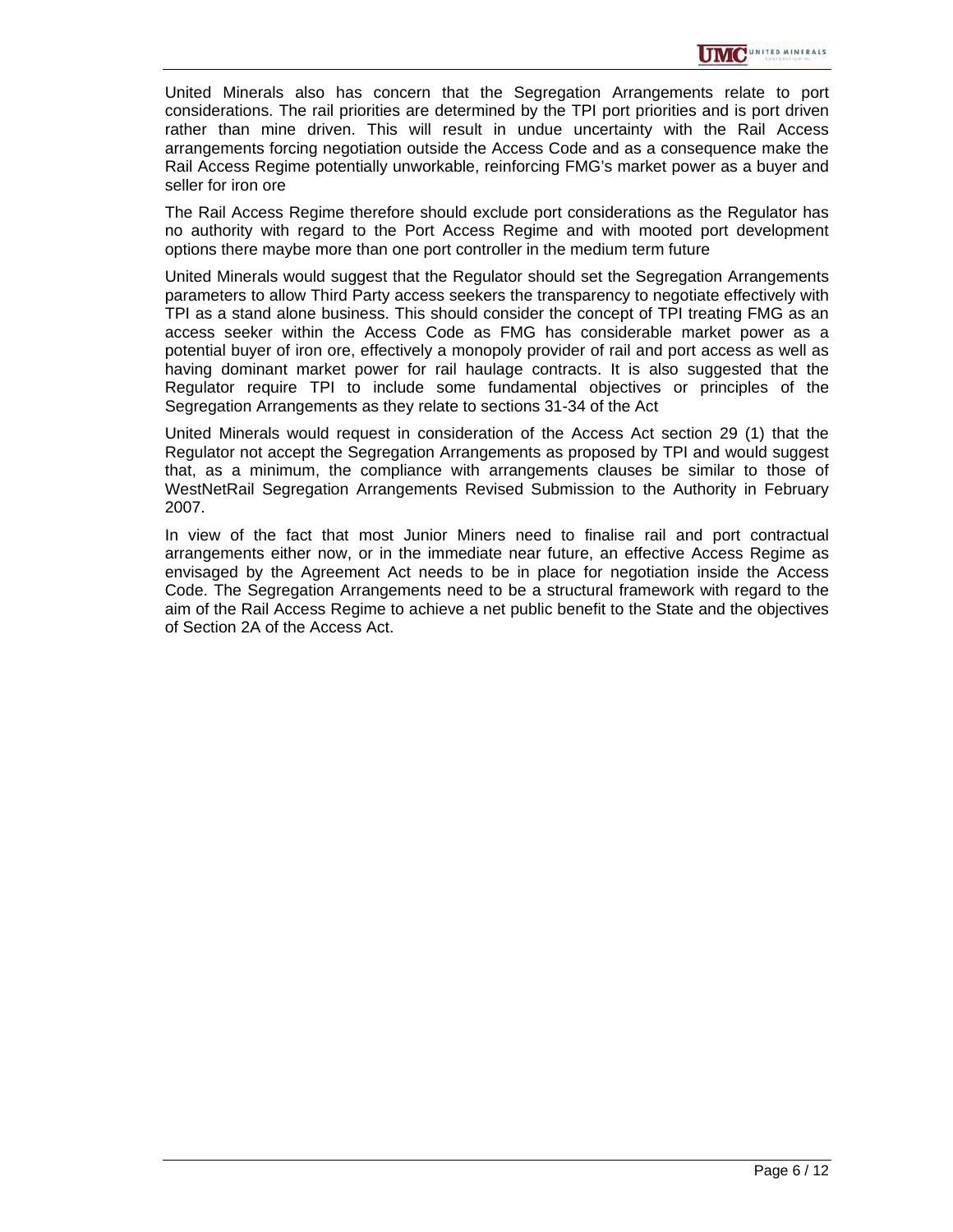

# 3 Segregation Arrangements Proposed Structure

A contestable market for rail operations will only be facilitated if a level playing field is created for all parties having or seeking access (**access seekers**) to railway infrastructure and train guidelines and controls appropriate to the task (**below rail**) on which to run rollingstock in a safe manner at the direction of the access provider.

TPI is claiming a greenfield railway operation would be affected by the separation between rail infrastructure and rail haulage operations with regard to safety, operations and cost.

With regard to access regulation the TPI understanding is that "full segregation arrangements have not been imposed on any new railways in Australia since the introduction of the National Competition Principles Agreement in April 1995<sup>6</sup>".

TPI is claiming that there is a precedent of the Tarcoola to Darwin railway certified access regime<sup>7</sup> in which "there is no legislative requirement for the access provider to separate its access related and rail operator functions".

TPI is proposing, in consideration of the above greenfield factors and the regulatory precedence, a two stage implementation of the Segregation Agreement with Stage 1 keeping the infrastructure and haulage components as one entity whilst, and until, six months before any initial negotiated access agreement comes into effect. The segregation proposals for Stage 1 are proposed by TPI to be adequate to separate the commercial aspects of the total FMG business from influencing rail access negotiations with access seekers.

Stage 2 arrangements propose that TPI "will ensure those staff performing access-related functions, such as train control and scheduling will not perform any haulage-related functions<sup>8</sup>". The Stage 2 proposals also do not change the common role performed by the TPI Head of Rail, the FMG Chief Operating Officer (COO) the FMG Chief Executive Officer (CEO) and the common Directors on the FMG and TPI Boards.

In conclusion, TPI states that "TPI consider that this reporting arrangement (as above) is necessary because of the need to closely integrate the operation of the mine, rail and port logistics chain infrastructure owned by FMG and TPI".

l

<sup>6</sup> TPI Segregation Arrangements Submission to ERA July 2008, at 1.3.2, para 2

<sup>7</sup> AustralAsia Railway (Third Party Access) Act 1999 (SA & NT)

<sup>8</sup> TPI Segregation Arrangements Submission to ERA July 2008, at 1.3.2, Stage 2, page 7, dot point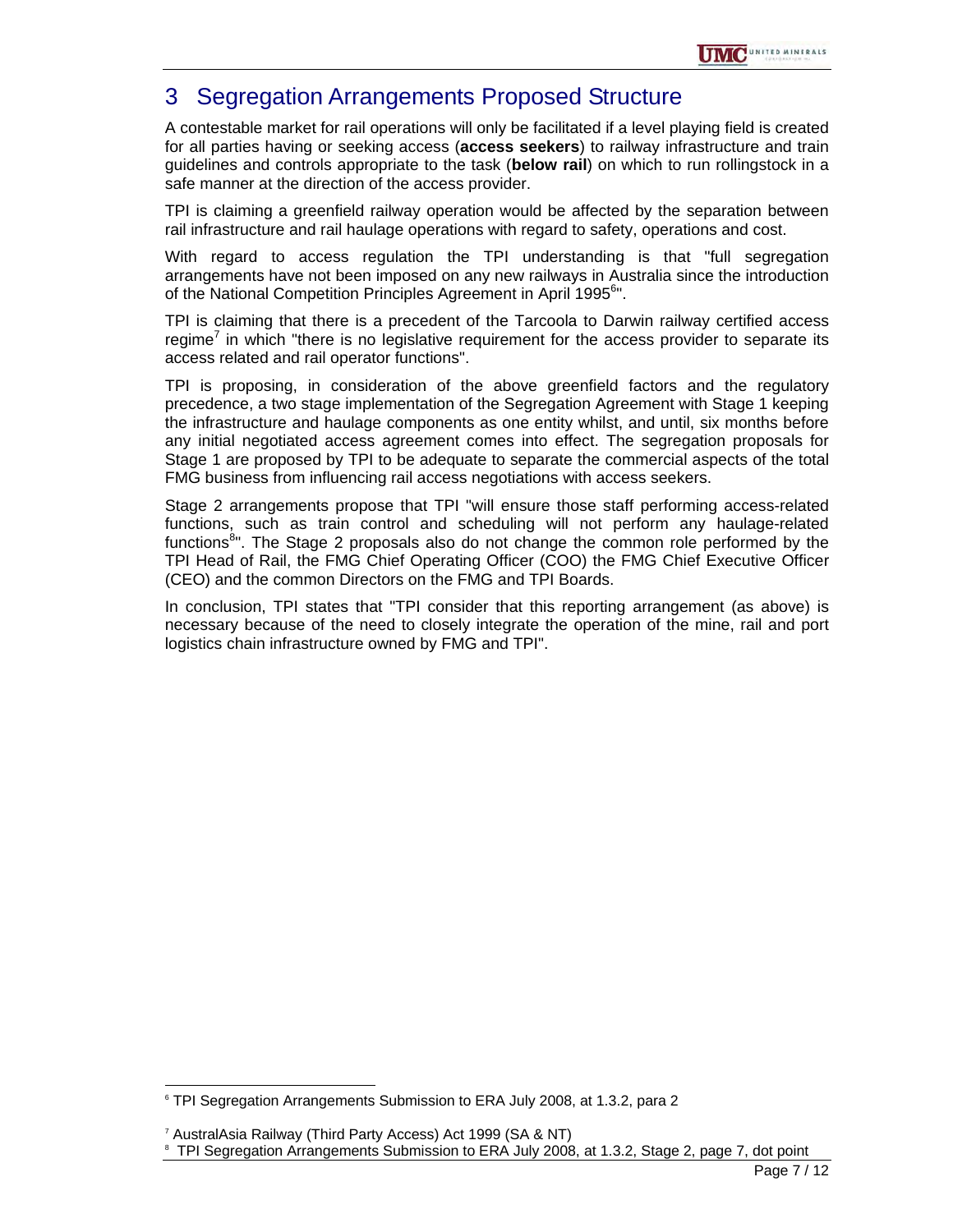### 4 Submission in relation to the proposed structure

United Minerals is supportive of TPI and FMG with regard to their agreement with the State to provide an open access railway and its preparedness to provide access. However, United Minerals also considers that it is important, in the context of a vertically integrated railway, that a segregation framework be put in place that assures both access seekers and investors that treatment by the access provider will be equitable and will not compromise the access seekers commercial interests, sufficient to encourage their efficient use of the network and encourage growth.

In the presented Segregation Arrangements TPI has not verified any case that the separation of above rail materially affects safety, operation and cost for a railway at the greenfield stage, nor have TPI presented any case that segregation of above rail and below rail will affect integration of mine, rail and port logistics in its own business. It is suggested that these statements by TPI would require clarification by the Regulator in its Draft Determination.

Reference to the overall supply chain and specifically the logistics of the FMG supply chain, (presumably in relation to part (a) of the Determination Framework – the railway owners legitimate business interests and investment in the railway infrastructure) supports the case for strong Regulatory control. United Minerals would submit that the optimisation of the FMG supply chain does not equate to efficient use of the railway as intended by the Access Act and Access Code.

United Minerals would request that this interpretation be done in the context of the meaning of part (a) relating to TPI only and the Regulator ensures that the Access Regime is managed in such a way as to encourage maximum usage of the rail network as intended by the Access Code and the Agreement Act.

TPI and FMG clearly entered into the State Agreement on the basis, and with the knowledge that, the FMG entities would receive the benefits of the State Agreement and which would also imply the obligations of providing third party access. TPI/FMG, with full knowledge that such third party provision would be subject to the railway Access Act and Code of Western Australia, did not request in the Agreement such a consideration clause to retain an integrated operation during potential negotiation stages, nor are they indicating that retention of a vertically integrated structure provides benefits to the access seeker or the State. The Access Act section 28 (1) $^9$  states "A railway owner must make arrangements to segregate its access-related functions from its other functions" but more importantly that "A railway owner must have appropriate controls and procedures to ensure that the measures in place under subsection (1), operate effectively; and are complied with".

With regard to the claim by TPI that the Tarcoola to Darwin Access Regime is a precedent to model from is both inaccurate and inappropriate. Firstly, the Segregation Arrangements are the subject of and must comply with the Access Act, not different legislation in another jurisdiction. Secondly, The Tarcoola to Darwin Railway is fundamentally different to the TPI Railway as the railway owner does not compete with the rail users in upstream or downstream markets. There are several operators utilising the Tarcoola to Darwin Railway and the railway owners revenue source is access to below rail infrastructure. Unlike the Tarcoola to Darwin Railway (and indeed other parties to the WA Access Code), TPI and other FMG entities not only provide above and below rail infrastructure and haulage services, they also compete directly for iron ore customers which access seekers are also trying to serve and they compete in the market for iron ore tenements.

The FMC business consists of mining and transporting mineral ores (or potentially other bulk handling products), negotiating rail haulage, participating in the market for mineral tenements, potentially buying iron ore at the mine gate at a discount to spot FOB price and incorporating said product into its port stockpiles, port staging and blending and selling iron ore blended product.

 $\overline{a}$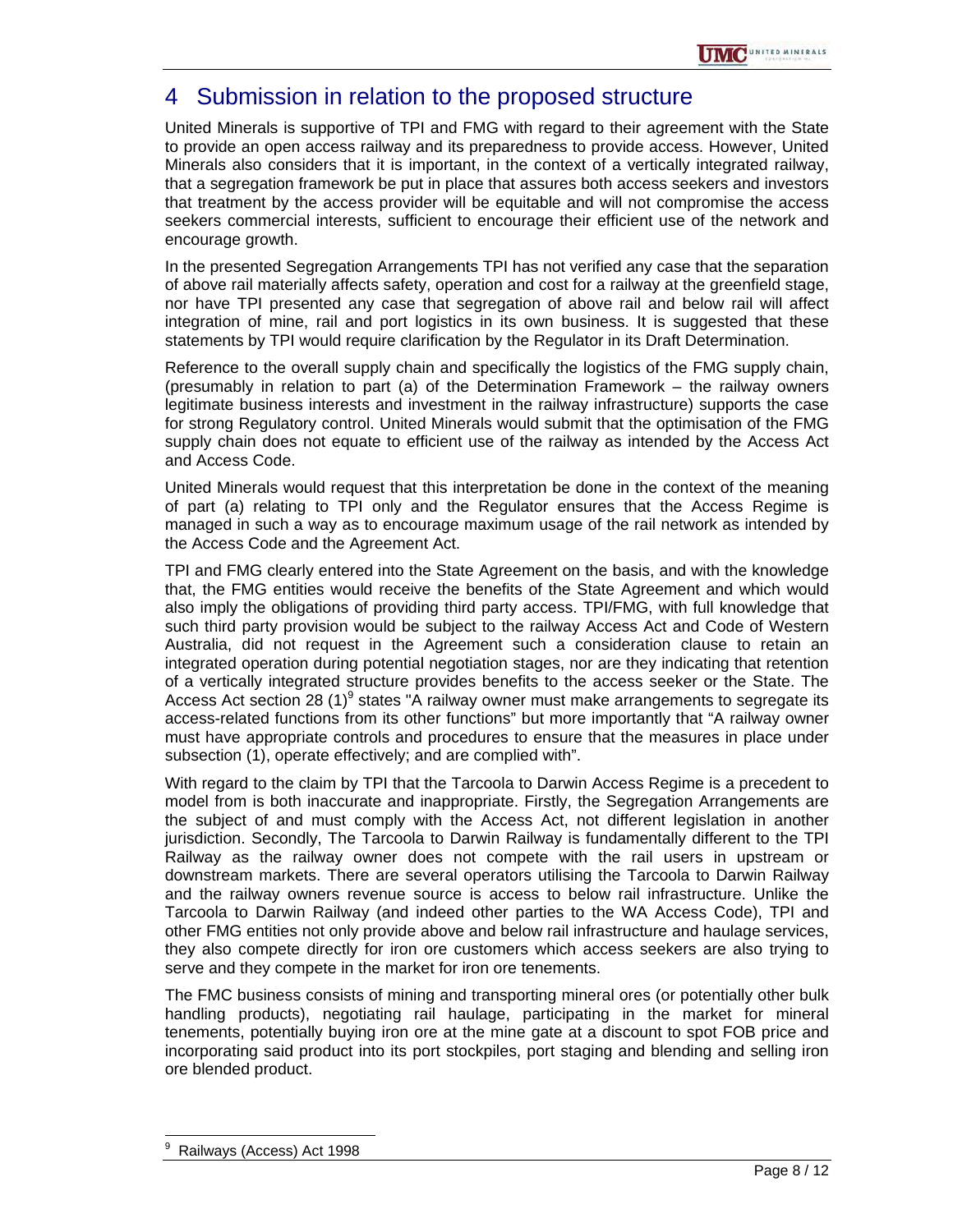United Minerals would submit that the retention of the integration of the railway haulage business of TPI is linked to the overall business of FMG and provides FMG market power with regard to negotiation both inside and outside the Access Code. This is with regard to the unstated FMG objectives and issues in relation to its own product quality and potential to secure tonnage either on a haulage basis for port blending or direct purchase at the mine gate.

Maintaining the arguably unfair Stage 1 proposal in place until six months before the first successful third party access negotiation commences appears to make the prospect of achieving such a first time access arrangement unlikely. Retention of an integrated structure severely affects the other sections of Division 3 of the Access Act particularly in relation to sections 31-34 and there would need to be in place very stringent accounting separation and conflict of interest management arrangements. These would need to exceed those currently applied to the common carrier rail operations under the WA Code. These would also need to be applied at the outset and not staged to avoid prejudicing access seekers ability to convince customers and investors that timely and cost effective access will be achievable.

TPI is proposing that the Rail Access Regime key driver is the port requirements. The fact is that the Train Management Guidelines (TMG) and Train Path Policy (TPP) documents subordinate the Rail Access Regime to the Port Access Regime. For example, the train path priorities normally espoused in the decision making matrix overrides the expected rules by giving the port, which is TPI/FMG controlled and outside the rail access regime, the authority to overrule the rail priorities. TPI does not provide a basis as to the proposal as to why the system is driven by port priorities. United Minerals would contend that the priorities should be driven by all the rail access users (including FMG) mine priorities in the relationship linkage between mine, train control and port (refer the United Minerals Submissions regarding TMG and TPP).

United Minerals is concerned that this approach sets an uncompetitive precedent for above rail access seekers. Not all rail access seekers will want or need access to the TPI port. This arrangement will obviously unfairly disadvantage non-TPI trains and third party operators.

The Service Level agreement will be usurped by the TPI port priorities. There will be undue uncertainty with the Rail Access arrangements as a consequence making the Regime potentially unworkable and reinforcing TPI's market power as a buyer and seller for iron ore. At the very least, a rail access regime that gives the power to set train priorities to the port will undermine the above rail access market on the TPI railway. From an ore delivery sense, the only viable alternative is to either sell the ore to TPI or have them haul the ore and handle it at their port effectively ensuring a monopoly power on the haulage of ore as compared to obtaining access to both rail and port with TPI.

United Minerals contends that this is not the intention of the Code or the Act and United Minerals strongly urges the Authority not to allow and the TPI Rail Access Regime to be driven by the TPI Port Access Regime. Secondly, all references to non-rail entities and roles, but particularly the Port, should be removed from the Segregation Arrangements, TMG and TPP documents. This is on the basis that:

- The port has authority to overrule the rail priorities,
- The Port Access Regime has not yet been proposed to the rail access seekers,
- The Port Access Regime is approved by the Minister and is outside the control of the Regulator,
- There is uncertainty with regard to future port developments

The circumstances of being in a monopoly position with regard to logistics and without adequate separation of functions or "ring fencing" at the commencement of the access regime generates an untended market power that TPI/FMG can extract from Junior Miners. United Minerals contends that this is not the intention of the Access Act, the Access Code, the Agreement Act, the Parliamentary Secretaries Second Reading speech and does not meet the decision making framework that the Authority must follow.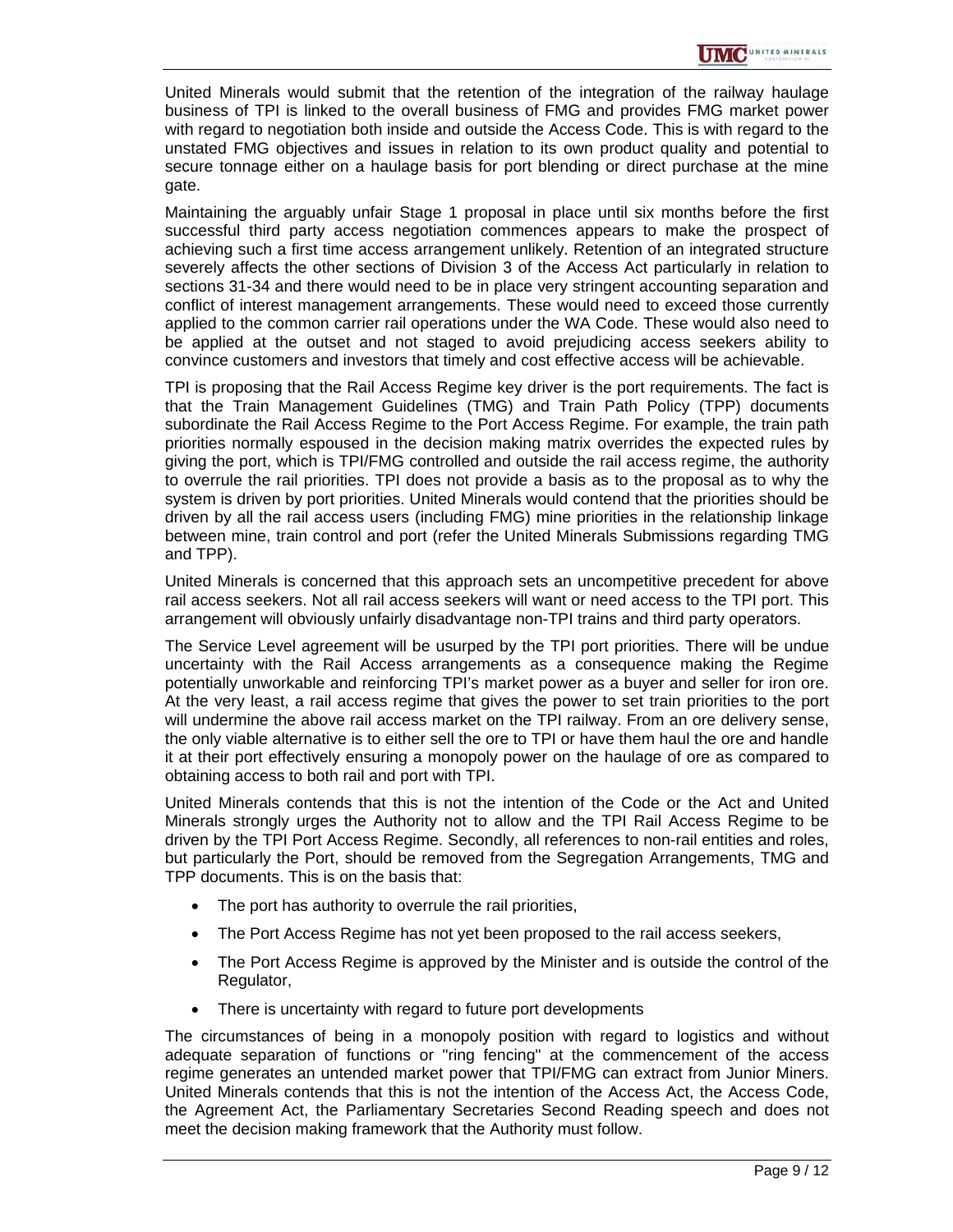It is also suggested that the Regulator require TPI to include some fundamental objectives or principles of the Segregation Arrangements including:

- Access is negotiated in a competitively neutral environment
- Access negotiations are conducted in a timely and on a commercial basis between TPI and access seekers
- Access seekers, including all entities affiliated with FMG, will be treated fairly in relation to that access price and terms including the concept that FMG be treated as an access seeker within the Access Code (this being a concept that was canvassed with the separation of Westrail by Gensee Wyoming as the operator and WestNetRail as the access provider)
- The common Directors of TPI/FMG have clear conflict of interest guidelines with regard to the interests of FMG (except those required under the Corporations Act or any other Associate or entity within the Group which has or may require access)
- All information which might reasonably be expected to affect the decisions of other entities of FMG, must be kept confidential within TPI
- The TPI railway infrastructure must be operated as a stand alone business which is accounted for separately and transparently so it can be demonstrated that there are no cross subsidies between the other entities of FMG
- An expanded definitions section be provided including access related functions

Generally the proposed Segregation Arrangements lack detail and refer to further Arrangements being developed but without any timing, detail or framework, for example:

- Development of a Segregation Manual,
- Development of control measures for managing Board members conflict of interest,
- Development of Stage 2 implementation documents, and
- There is no proposal for provision of a draft Access Agreement.

#### **4.1 SECTION 31 – PROTECTION OF CONFIDENTIAL INFORMATION**

The proposal is very limited when compared to others coverage of section 31 such as WestNetRail Confidential Information Arrangements<sup>10</sup> and it is suggested that the following be considered:

• A definition of confidential information,

l

- independent audits of confidential information arrangements,
- physically and functional separation of staff,
- Greater detail on system security for both IT and hard copy systems,
- That TPI be self sufficient for regulatory accounting, access pricing and revenue management,
- Aggregation of financial management reporting,
- Nomination of staff or contractors accessing confidential information and covered by a confidentiality deed,
- The access seeker and TPI sign their own confidentiality deed as part of the negotiation process,

 $10$  WestNetRail, Segregation Arrangements, Revised Submission to the Regulator, Section 4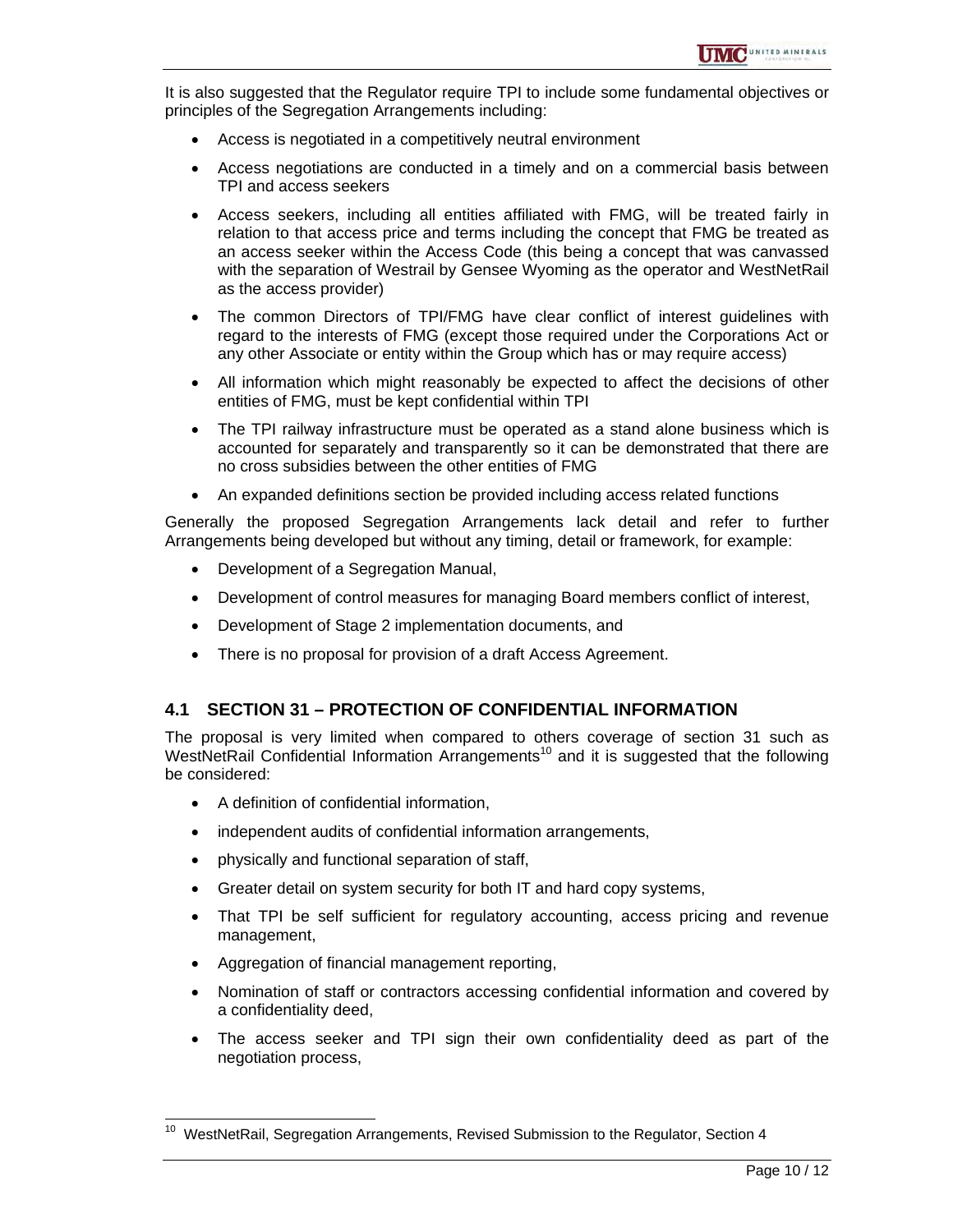#### **4.2 SECTION 32 – AVOIDANCE OF CONFLICT OF INTEREST**

As stated above TPI has not verified a case for staging the Segregation Arrangements and the proposal that the decisions of common Directors are not stringently covered at the outset further reinforces the case for not staging the Segregation Arrangements.

TPI state they will develop control measures to manage potential conflicts of interest but TPI do not provide any framework of what these control measures would consist of or how they would work. It is requested that whatever control measures and protocols that TPI submit to the Regulator that the Regulator ensures that they are consistent with the requirements of section 33 of the Access Act. The Segregation Awareness Statements and the Segregation Manual should also be approved by the Regulator.

United Minerals would request that the Regulator should be satisfied that adequate documented protocols and security measures with regard to sharing of information duty of fairness and rectification of conflicts of interest with FMG entities and the TPI/FMG Boards were in place to ensure the fiduciary responsibilities of Directors and shared executive staff was not compromised.

Additionally, it is suggested that Directors can potentially avoid conflicts of interest by being briefed and provided with aggregated financial and other information. Where more detailed information is required by Directors and Executives in order for them to carry out their responsibilities TPI should implement a protection mechanism which would also apply when briefing the Directors and Executives outside of Board meetings.

In order to protect confidentiality at the negotiation stage (if required by the Third Party) the parties enter a confidentiality agreement to reflect TPI's confidentiality obligations under the Act and these Arrangements.

#### **4.3 SECTION 33 – DUTY OF FAIRNESS**

The information provided to access seekers must be the same for all access seekers including FMG. The provision of accurate information relating to the operation of the railway system by TPI to all access parties is a fundamental aspect of segregation and fairness.

TPI state that they will ensure that the key terms and conditions of internal access arrangements will be broadly comparable to those provided or offered to third party access seekers<sup>11</sup>. United Minerals suggests that "broadly comparable" is not satisfying the obligation of duty of fairness and requests the Regulator ensure that there is a commitment by TPI to treat all access seekers fairly in relation to prices, service quality, train paths and priorities. An important issue is that any price differentiation between operators reflects a fair assessment of the different costs and risks borne by the access provider, and the value the market places on the path. To this extent, and as suggested earlier, that TPI should treat FMG as an access seeker within the Access Code

TPI should not discriminate between operators that operate like services and are competing in the same end markets. In this regard, United Minerals suggests that all access agreements, including the FMG agreement, be provided to the Regulator. Industry should know the nature and extent of current contractual commitments of TPI existing over particular routes on the TPI network.

United Minerals suggests that the Regulator develop in consultation with TPI key performance indicators (KPI's) to assess and monitor the effectiveness of the Segregation Arrangements (e.g. such as breaches), service quality and cost efficiency. There should be regular reporting to the Regulator on the monitoring, investigation and reporting procedures.

The Segregation Arrangements should also provide for an internal investigation of alleged breaches with a reporting system in respect of those investigations and the outcome of those investigations. In addition external auditing of TPI's compliance should be carried out at

 $\overline{a}$ 

<sup>&</sup>lt;sup>11</sup> Page 20 of Arrangements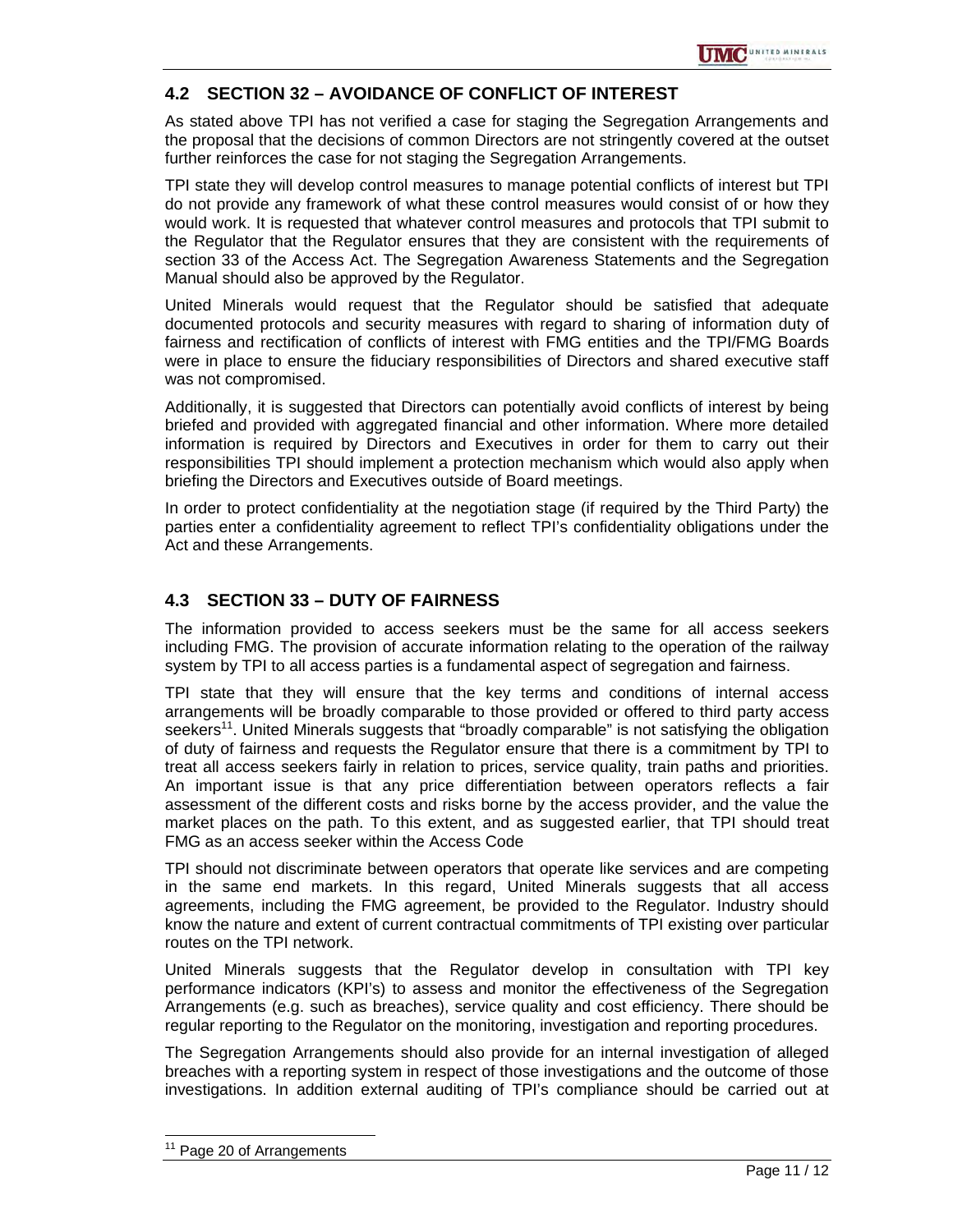regular specified intervals and when an actual or alleged breach of the Segregation Arrangements takes place.

The Segregation Arrangements should detail a procedure for dealing with access matters and the order in which they are treated to prevent any access seeker receiving inappropriate priority in dealing with its access matters or proposals.

#### **4.4 SECTION 34 – SEPERATION OF ACCOUNTS AND REPORTS**

United Minerals agrees with the TPI objective that TPI be self sufficient for regulatory accounting, access pricing and revenue management. The TPI railway infrastructure must be operated as a standalone business which is accounted for separately and transparently in order to demonstrate that there are no cross subsidies between the other entities of FMG. In addition TPI would need to ensure that reporting to FMG be only at an aggregated level.

With regard to Regulatory accounting the Regulator should require that the accounts contain sufficient information and to be presented in such a manner as would enable verification by the Regulator of the calculation of the various costs.

#### **Costing Principles**

Whilst the Costing Principles are subject to a separate submission they are referenced here as the sharing of common costs amongst the FMG entities and the cost drivers should be only those that apply to the rail infrastructure asset.

#### **4.5 COMPLIANCE**

United Minerals would suggest with regard to compliance that:

- The Segregation Manual be completed promptly, be available for public comment and be reviewed and approved by the Regulator,
- Contain detailed compliance procedures and practices to ensure all TPI staff, common Executives and common Directors comply with the segregation obligations,
- TPI be required to report any suspected breaches of the obligations to the Regulator and affected access seekers,
- Where the Regulator suspects or considers a breach of the obligations has occurred, TPI is required to conduct an audit in the same manner as the annual audits.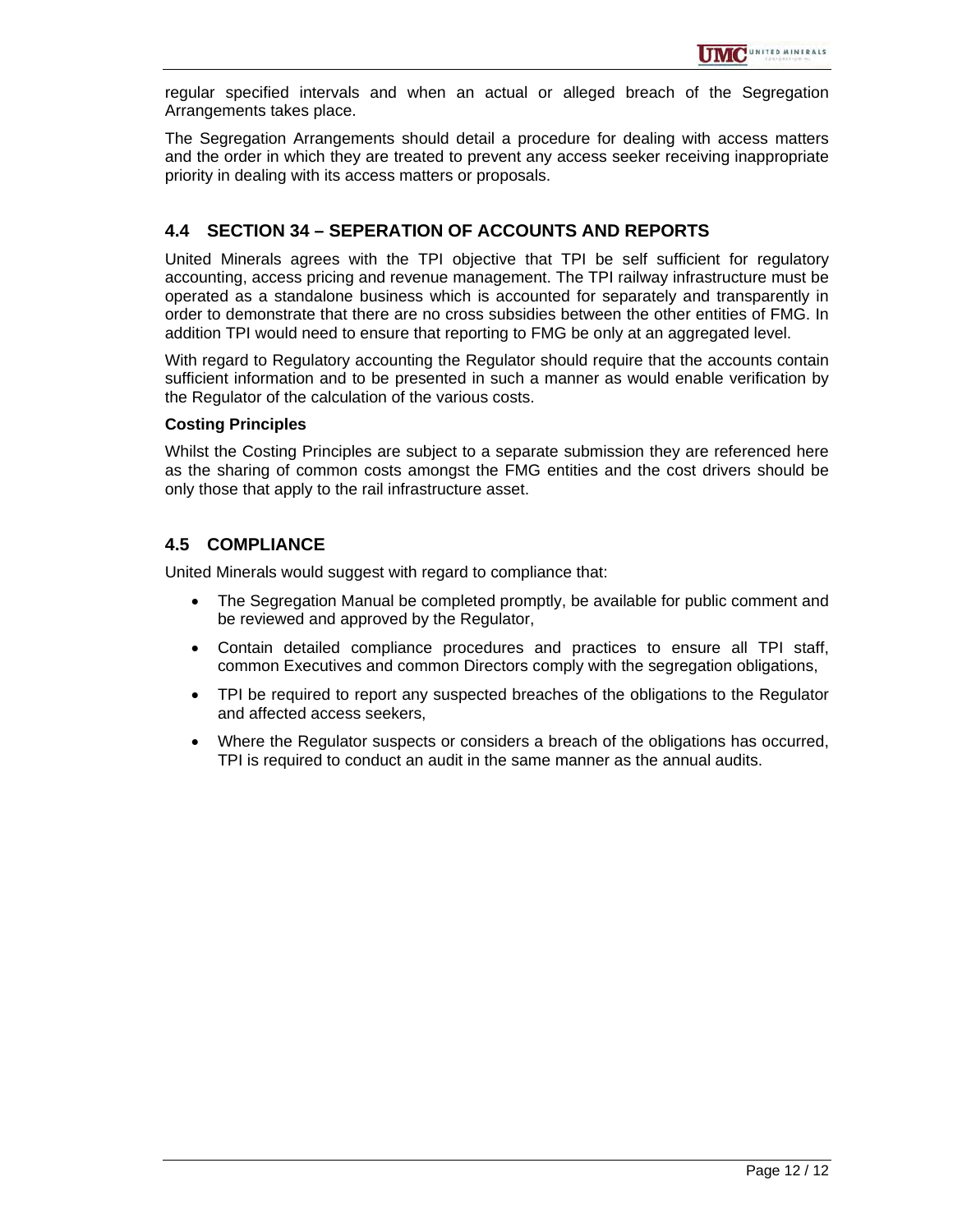

# The Pilbara Infrastructure (TPI) Rail Part 5 Instruments submission for the proposed

# Train Management Guidelines

**BY** 

# UNITED MINERALS CORPORATION NL

Level 14, BGC Centre 28 The Esplanade, Perth Western Australia 6000

Postal address: GPO Box 2580 Perth Western Australia 6001

Telephone: (08) 9481 0911 Facsimile: (08) 9481 0922

Dated 5 September 2008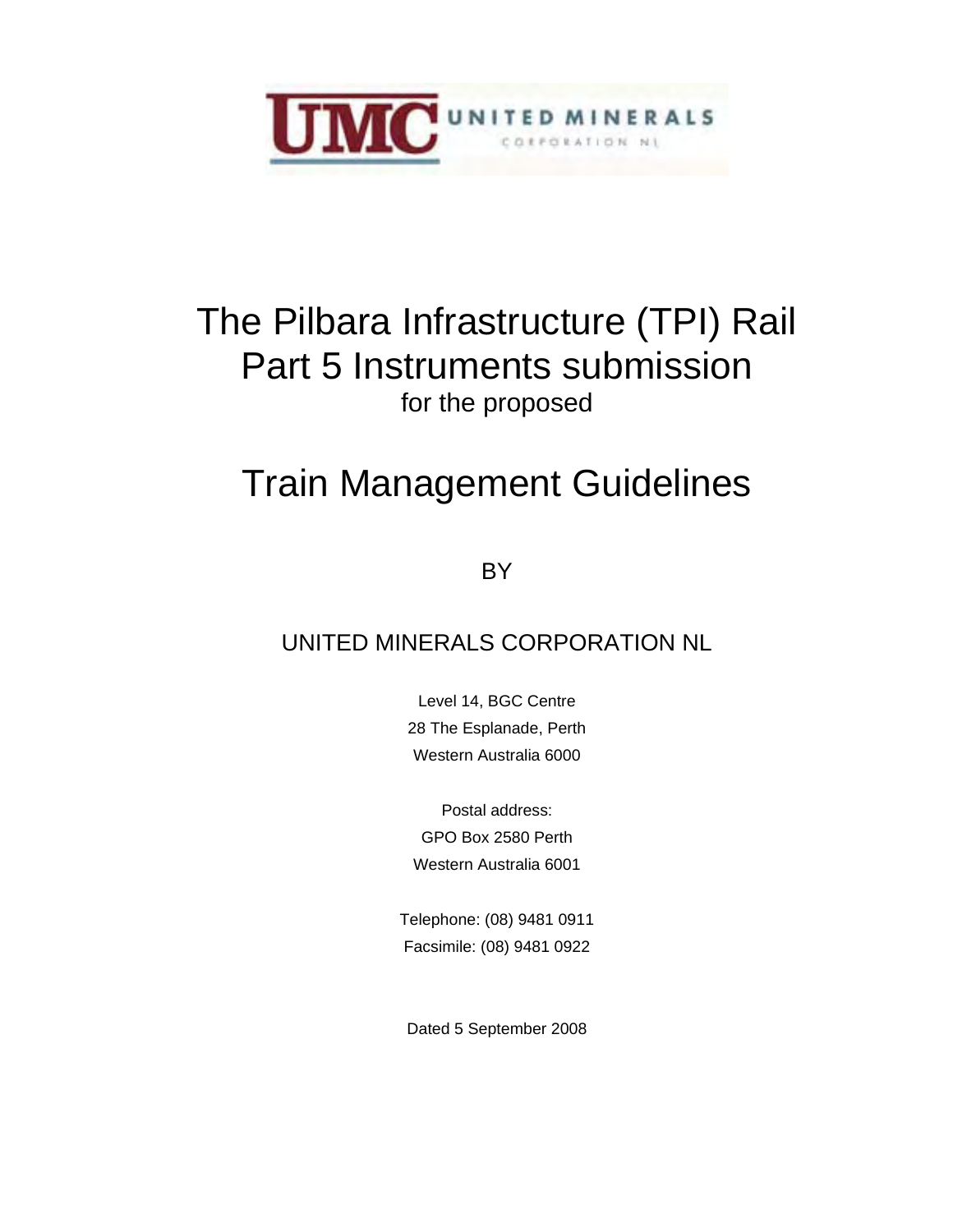## **Table of Contents**

| 2 <sup>1</sup> |  |
|----------------|--|
|                |  |
|                |  |
|                |  |
|                |  |
|                |  |
|                |  |
|                |  |
|                |  |
|                |  |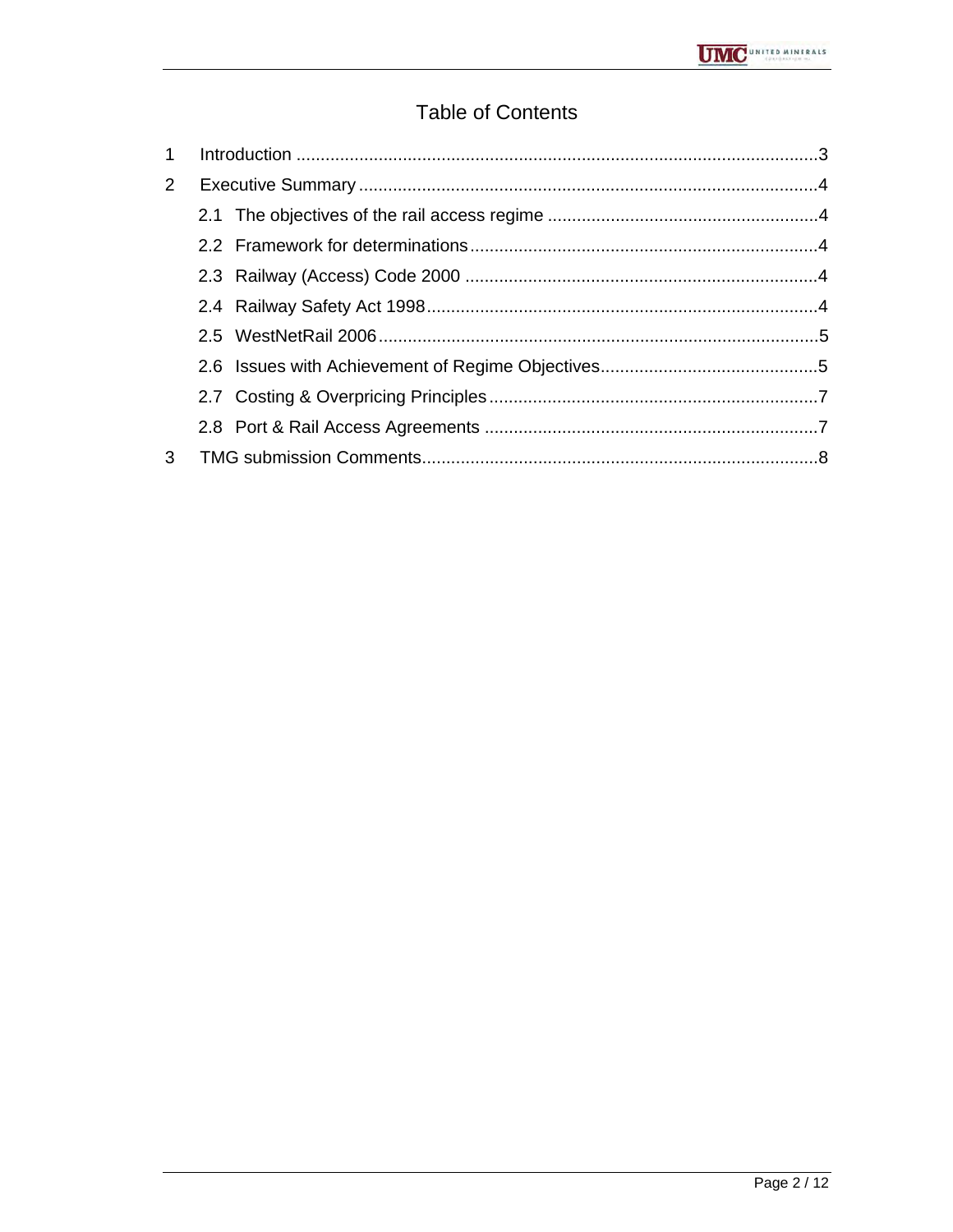### 1 Introduction

#### **United Minerals Corporation NL**

United Minerals Corporation NL (United Minerals) is an ASX-listed company whose focus is exploring and developing high value bulk commodities, namely iron ore and bauxite. The company has two projects:

- Iron ore in the Central Pilbara District of W.A. (100% owned)
- Bauxite in the Kimberley Region of W.A. (25% owned in joint venture with major aluminium producer Norsk Hydro who is a Fortune 500 Company with a market capitalization of approximately US\$41 billion)

The United Minerals Railway Prospect is located 330km south of Port Hedland. Production is due to commence in 2010 at an initial rate of 2-5mtpa increasing to10mtpa during its target mine life of 10-20 years. The Railway Project is 160km South West of the FMG siding at Cloud Break, Figure 1 below.



**Figure 1:** United Minerals Deposits in the Pilbara

#### **The Submission**

The Economic Regulation Authority (**Authority**) is inviting public submissions on the proposed segregation arrangements, train management guidelines (**TMG**) and train path policy (**TPP**) that have been submitted by the railway owner, The Pilbara Infrastructure Pty Ltd (**TPI**), for its recently-constructed railway in the Pilbara.

United Minerals will most likely be users of the proposed access arrangements being put in place for the TPI railway. United Minerals makes the following submission to assist the Authority in finalizing the Part 5 instruments.

This submission endeavours to, among other things:

- Review the draft TMG document prepared by TPI;
- advise the Authority of United Minerals key concerns in relation to the documents; and
- provide constructive suggestions to improve the workability of the documents.

United Minerals would be pleased to address any additional queries the Authority may have in relation to this submission.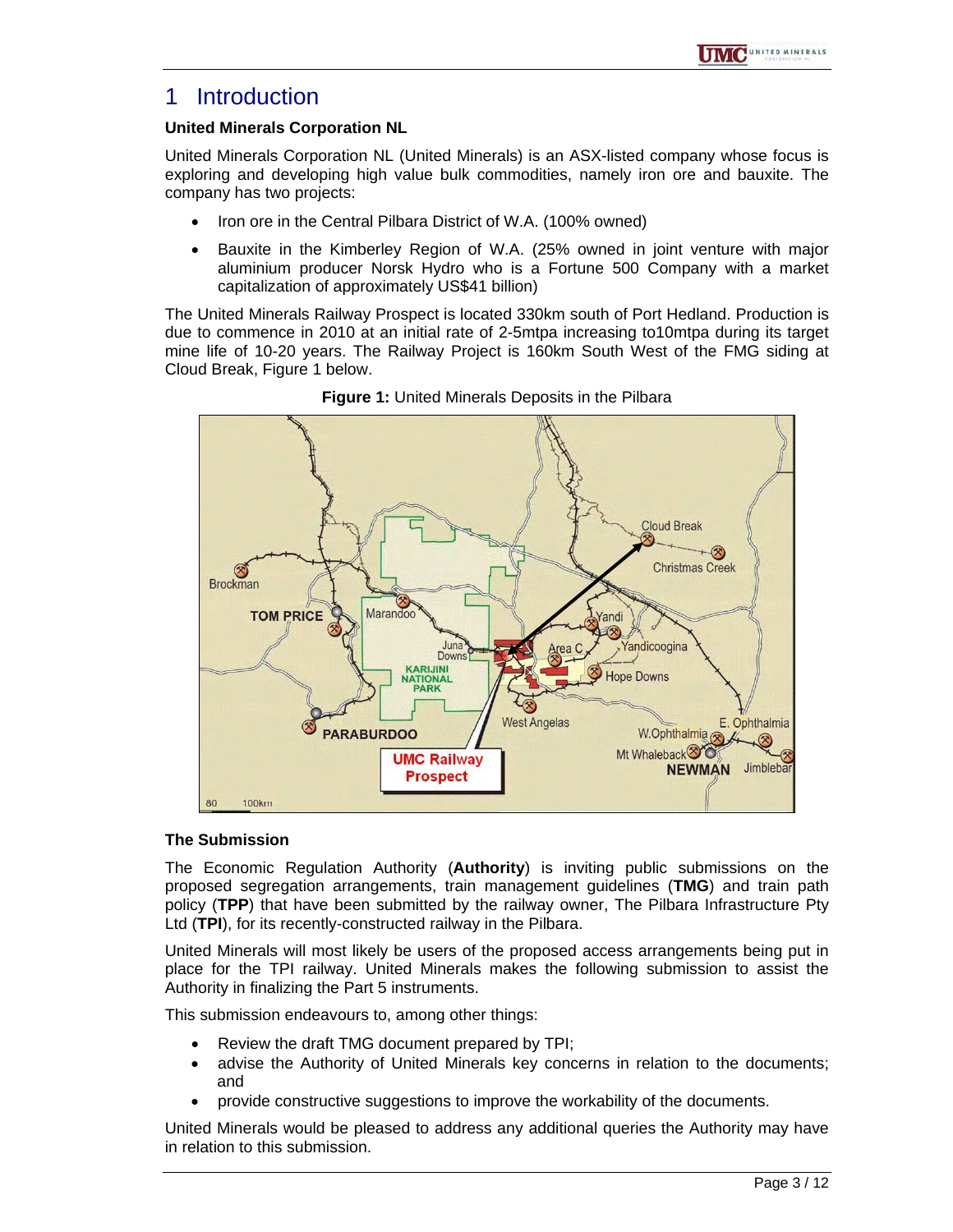# 2 Executive Summary

#### **2.1 The objectives of the rail access regime**

The TPI railway was included in the State's rail access regime, consisting of the Railways (Access) **Act** 1998 and the Railways (Access) **Code** 2000, when the Railway and Port (The Pilbara Infrastructure Pty Ltd) **Agreement** Act 2004 amended both the Act and the Code to make the inclusion.

The Authority has received the proposed segregation arrangements, train path policy and train management guidelines from TPI and invited submissions that must be received by 4:00pm on Friday 5 September 2008.

#### **2.2 Framework for determinations**

The Act provides a framework within which the Authority's determination required under Section 43 of the Code is to be made. Subsection 20(4) states:

In performing functions under the Act or Code, the Authority is to take into account:

- a) the railway owner's legitimate business interests and investment in the railway infrastructure;
- b) the railway owner's costs of providing access, including any costs of extending or expanding the railway infrastructure, but not including costs associated with losses arising from increased competition in upstream or downstream markets;
- c) the economic value to the railway owner of any additional investment that a person seeking access or the railway owner has agreed to undertake;
- d) the interests of all persons holding contracts for the use of the railway infrastructure;
- e) firm and binding contractual obligations of the railway owner and any other person already using the railway infrastructure;
- f) the operational and technical requirements necessary for the safe and reliable use of the railway infrastructure;
- g) the economically efficient use of the railway infrastructure; and
- h) the benefits to the public from having competitive markets.

The decision making power given to the Authority under Section 43 of the Code is mandatory in that the Authority must take into account all the factors listed in Section 20(4) of the Act. However, the Authority has discretion to allocate such weight to each of the factors listed in Section 20(4) of the Act as it considers appropriate for each particular case.

#### **2.3 Railway (Access) Code 2000**

The TMG is one of the four Part 5 Instruments set out in Section 40(3) of the Railways (Access) Code 2000 (Code). It requires the railway owner to comply with the approved Train Management Guideline which is a statement of principles, rules and practices which will be applied in the real time management of services.

#### **2.4 Railway Safety Act 1998**

In making this final determination into the Westnet  $TMG<sup>1</sup>$ , the Authorities final determination stated that "the TMG will need to comply with the requirements of the Rail Safety Act 1998". The TPI railway, unlike other Pilbara railways, operates under the Rail Safety Act (**RSA**) administered by the Office of Rail Safety WA.

The Rail Safety ACT 1998: SECT 26 Compliance with rail safety standards, states:

 $\overline{a}$ <sup>1</sup> Westnet Rail's Part 5 Instruments Review, Final Determination and Approval of the Proposed Train Management Guideline, 28 August 2006, Economic Regulation Authority WA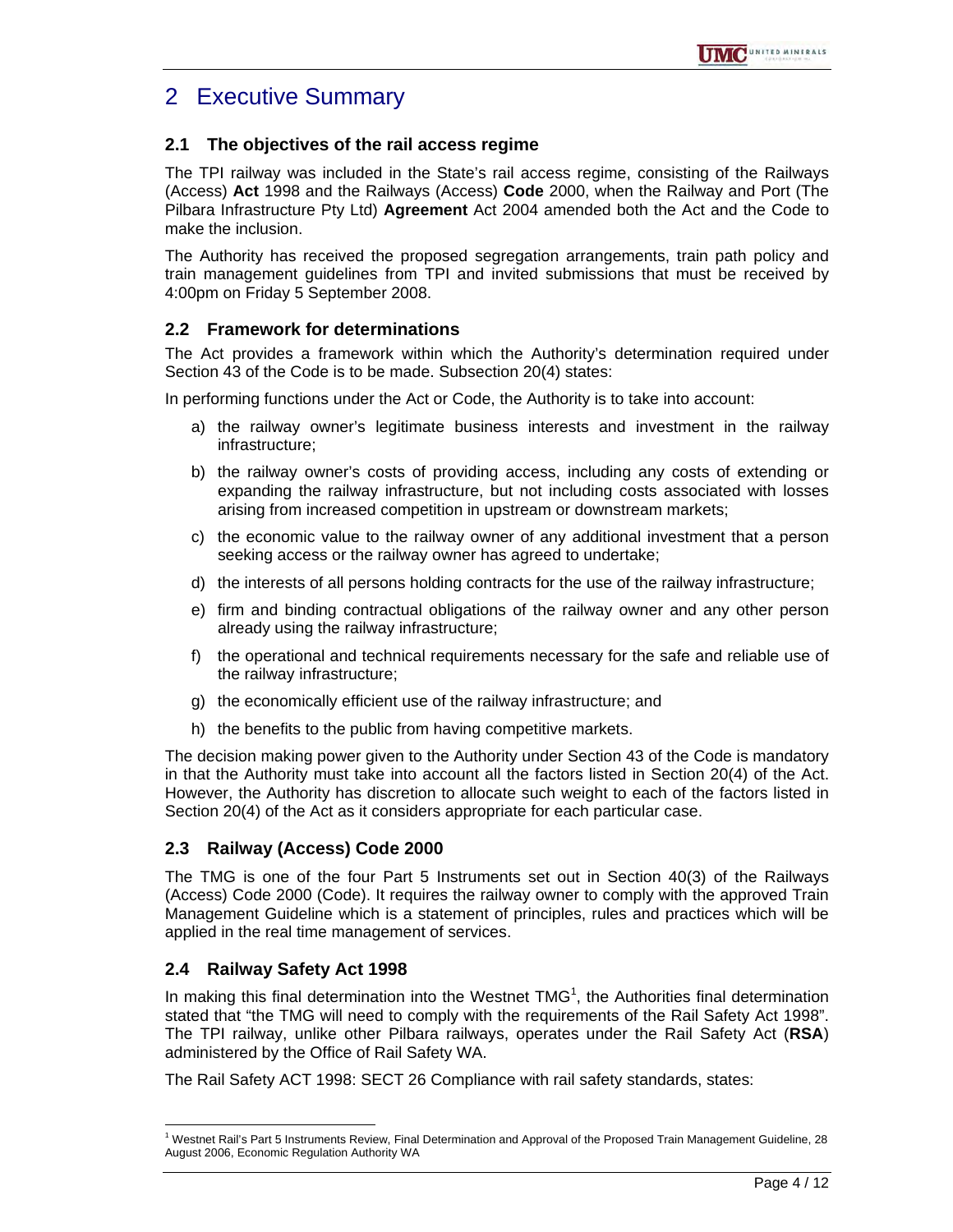- 1. The owner and the operator of a railway must comply with
	- a) the Australian Rail Safety Standard<sup>2</sup>;
	- b) safety standards
		- i. prescribed; or
		- ii. approved, as relevant to the operation of this Act, of which written notice has been given to him or her;

and

- c) safety standards with which he or she has agreed to comply under this Act.
- 2. The owner and the operator of a railway must comply with the provisions of his or her safety management plan.

#### **2.5 WestNetRail 2006**

The Authority approved WestNetRails 2006 TMG & TPP and as such in this submission they are taken as the benchmark for comparison to the TPI submissions.

#### **2.6 Issues with Achievement of Regime Objectives**

United Minerals submits that the proposed documents are generally satisfactory but that some of the elements of the Westnet documentation would provide further reassurances of the constructive processes being proposed.

United Minerals submits that the following key replacements be made to the TMG document. Detailed comments are provided in following sections.

#### *Definition of operator*

*Operator means the Operator or Operator's which have access to the TPI Network under an Access Agreement or have made an application for Access under Section 8 of the Code.* 

#### *Disputes Process*

*Part 3 of the Code provides for arbitration of access disputes in certain circumstances in relation to the provisions to be contained in a proposed Access Agreement. Those circumstances are set out in Section 25(2) of the Code.* 

*Once an Access Agreement has been entered into disputes will be resolved by a three stage process as follows:* 

*(a) firstly, negotiation of the dispute between the parties within a 7 day time limit and using reasonable endeavours;* 

*(b) secondly, by mediation between the equivalent Chief Executive Officers and after if no agreement has been reached 14 days by expert mediation; and* 

*(c) thirdly, by arbitration in accordance with the Commercial Arbitration Act 1985.* 

 $\overline{a}$ <sup>2</sup> AS4292:2006 Railway Safety Management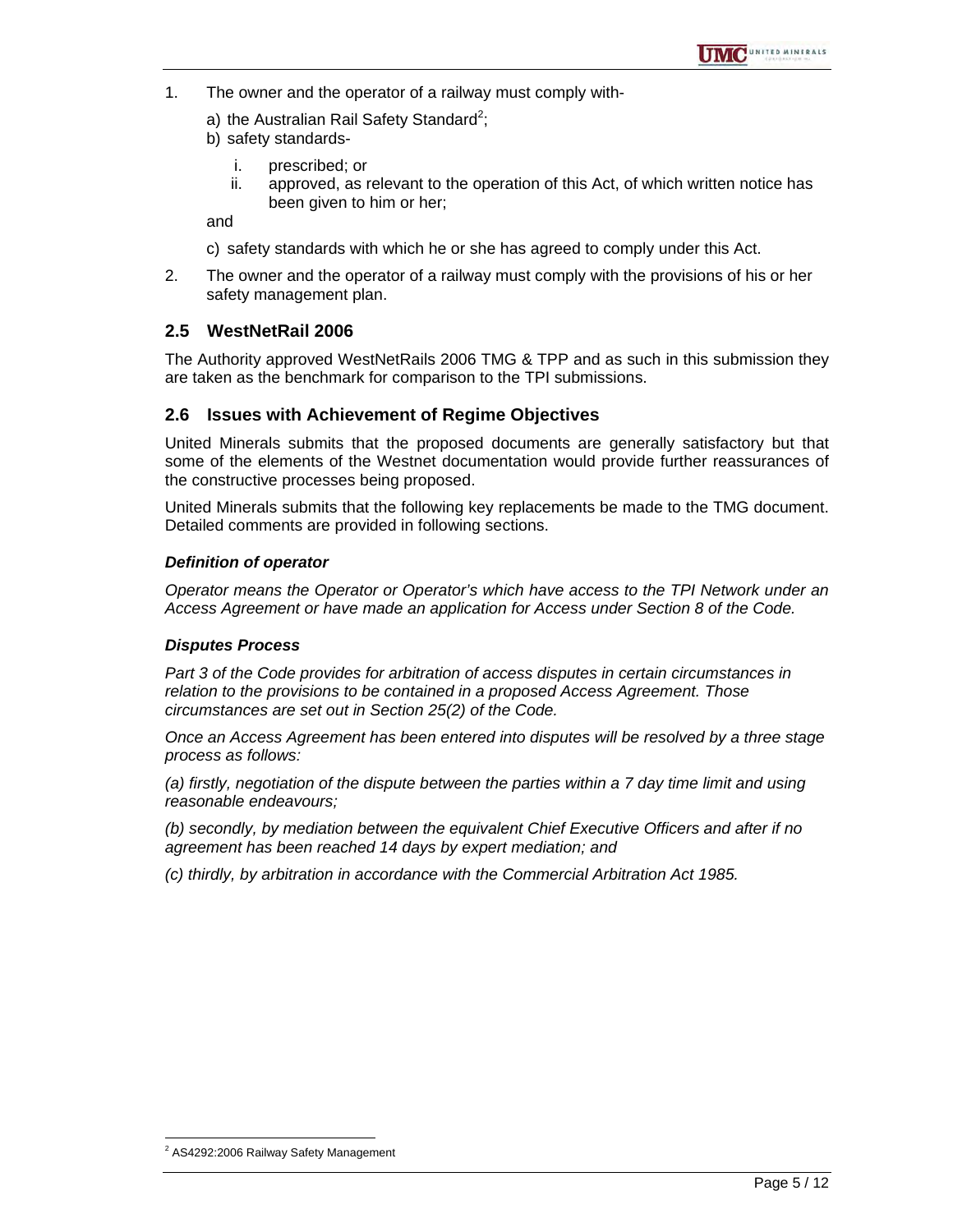In addition United Minerals submits that the following key additions be made to the TMG document. Detailed comments are provided in following sections.

#### *Key Performance Indicators*

*No later than 90 days after the commencement of an Access Agreement, the parties will meet for the purpose of identifying and agreeing on the means of measuring the performance of each party under the agreement. The agreed means are referred to as Key Performance Indicators.* 

*When agreed, the Key Performance Indicators must be set out in writing signed by both parties. The parties will also agree in writing:* 

*1. the manner in which, and the frequency with which, the Key Performance Indicators are to be monitored and recorded;* 

*2. the consequences in relation to rights and obligations under the Access Agreement or otherwise of not meeting or of exceeding Key Performance Indicators; and* 

*3. any other relevant arrangements relating to the use of Key Performance Indicators in connection with the Access Agreement.* 

*When recorded in writing and signed by the parties the agreed arrangements relating to Key Performance Indicators will constitute part of an Access Agreement. The parties may in writing signed by each of them vary the terms of the Key Performance Indicators.* 

*The Key Performance Indicators are relevant to both parties and must be complied with during the access agreement unless a shorter period is specified. TPI and the Operator will monitor the appropriateness of the Key Performance Indicators.* 

*The parties must meet when agreed but not less than quarterly for the purpose of discussing and determining actual performance against the Key Performance Indicators. The parties will jointly determine the appropriateness of the Key Performance Indicators for the purpose of reward or penalty.* 

#### *Authority Approval*

*Where a request for a Train Path or Train Paths or a request for an additional Train Path may preclude other entities from gaining access to that infrastructure the Train Path(s) will not be granted without the approval of the Authority in accordance with Section 10 of the Code. If the ERA grants approval then TPI will commence negotiations.* 

#### *Consistency between documents*

*TPI will ensure where possible, that those sections of an access agreement which relate to requirements set out in the TPP or TMG documents are referenced to the relevant clauses in these documents to ensure consistency is maintained between the access agreement and these documents.* 

#### *Consultation & Review*

*TPI will review the TMG, every fifth year after the Authority's approval of this document to determine whether any amendments are required.* 

*Stakeholders have the ability to express any concern to the Authority which may arise at any time and the Authority will investigate such claims.* 

*The Authority has the power under the Code to amend the TMG at any time and Access Seekers and Operators can at any time request the Authority to consider amendments.* 

*TPI acknowledges the Authority will develop a regime of KPI's, in consultation with stakeholders, to assess the effectiveness of the TPP. This is in addition to KPI's that will be developed in individual access agreements.*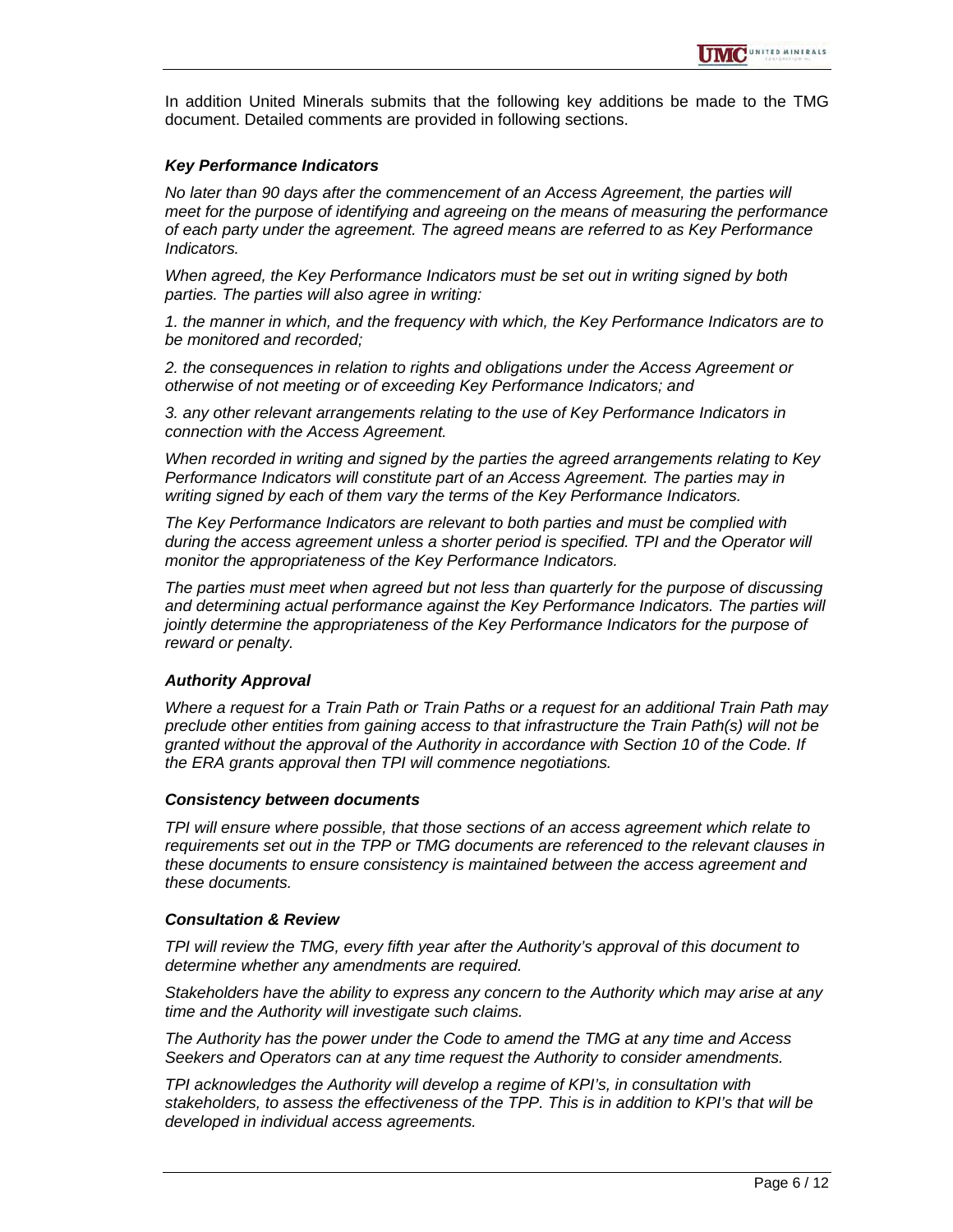*TPI's compliance will be subject to an annual independent external audit. The Authority may select and manage the Auditor with costs paid by TPI. At a minimum the Authority's approval will be required and the final audit report will be made available to the Authority and the public.* 

*The Authority can also commission special audits on any TMG issue or area where additional assurance is sought.* 

#### **2.7 Costing & Overpricing Principles**

The TPI Costing Principles and the Over Pricing Principles proposals were released on the 20/8/2008 for regulatory review submission by 1st October.

These are vitally influencing principles that affect the other Part 5 Instruments. The TMG and TPP will be reviewed in that light to add comments to those submissions as they include pricing elements such as floor pricing.

United Minerals reserves the right to vary its response to this submission in the response to the Costing and Overpricing principles submission.

#### **2.8 Port & Rail Access Agreements**

The TMG document references two highly influential documents not provided as part of this review:

- Rail Access Agreement
- Port Terminal Access Regime

Whereas United Minerals has proposed above that the Rail Access Agreement should be consistent with the TMG and TPP documents to over come this difficulty; United Minerals reserves the right to vary it's response to this submission in later responses once the Port Terminal Access Regime becomes available.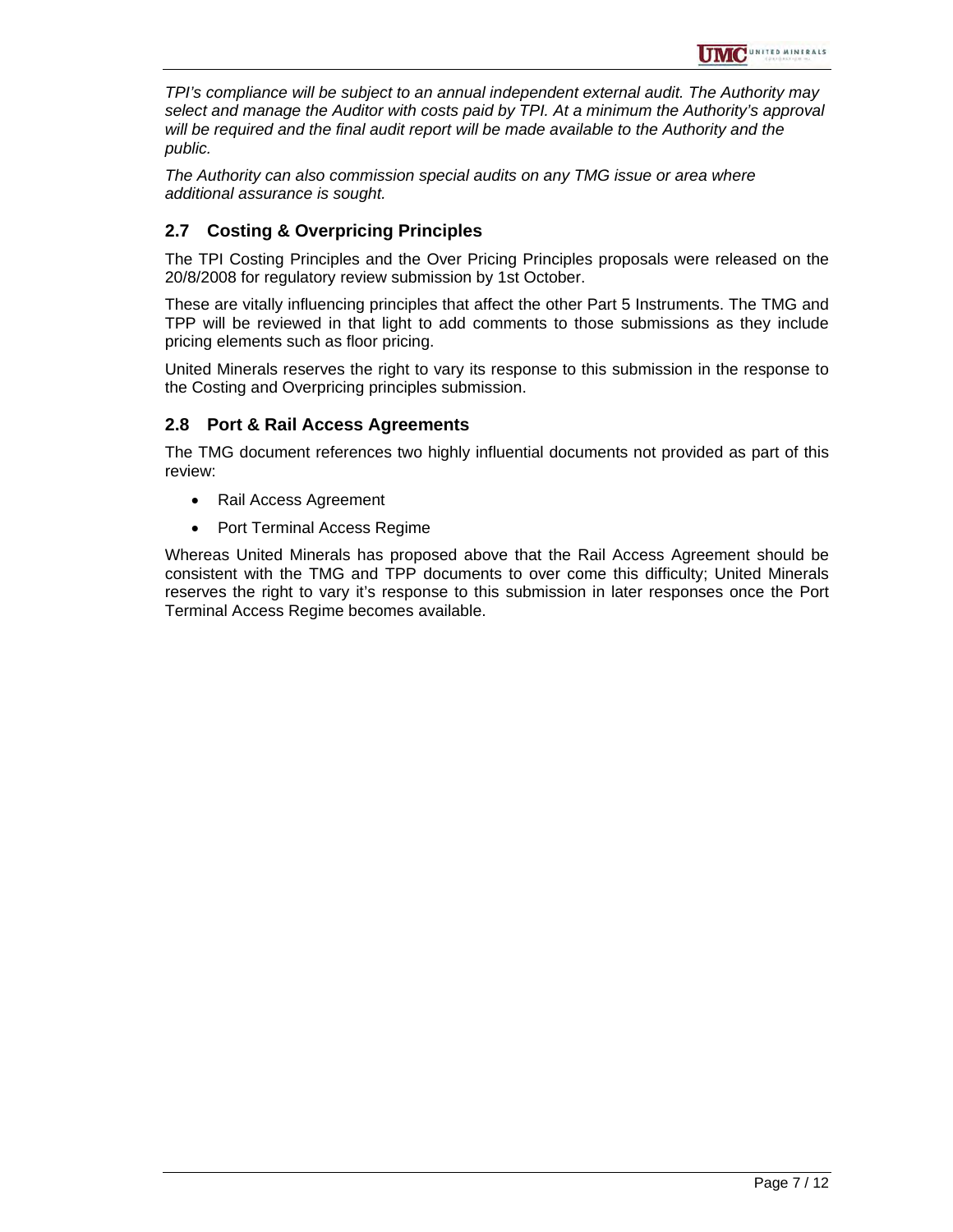# 3 TMG submission Comments

#### **1 Introduction**

#### **1.1 Background**

No further comments.

#### **1.2 Purpose of the TMG**

With reference to the Rail Safety Act and associated standards and guidelines and as notes as a principle in the WestNetRail TMG we would add:

- To ensure operational safety is maintained through compliance with Safeworking rules, regulations and procedures.
- To ensure the integrity of the track and other infrastructure so that the train plan be met.
- To ensure operating integrity, including train crewing, locomotives, wagons and loading so that the train plan can be met.
- To manage the Network based on agreed entry/exit times.

#### **1.3 Pre-conditions**

No further comments.

#### **2 Scheduling Principles**

No further comments.

#### **2.1 Master Train Plan**

TPI undertakes to "use its best endeavours to consult Operators" with respect to taking possession of the Network to undertake necessary work. We would add:

*To facilitate the communications process, the Operator and TPI shall provide for a 24 hour communications link unless otherwise agreed.* 

*All affected Operators will be consulted as to their positions and needs including factors such as crewing arrangements; sensitive freight; and shipping or production requirements.* 

#### **2.2 Weekly Train Plan**

TPI have proposed that the Weekly Train Plan would be prepared following Train Requests from the Operators and in consultation with the Port Operator with consideration to stockpile management and shipping requirements. We highly recommend a further requirement for a longer period of planning be added to the TMG e.g. three months to allow all users the opportunity to communicate and consider each others track usage requirements.

With regards to subsequent modifications to the Weekly Train Plan we again would request the following addition:

*To facilitate the communications process, the Operator and TPI shall provide for a 24 hour communications link unless otherwise agreed.* 

*All affected Operators will be consulted as to their positions and needs including factors such as crewing arrangements; sensitive freight; and shipping or production requirements.*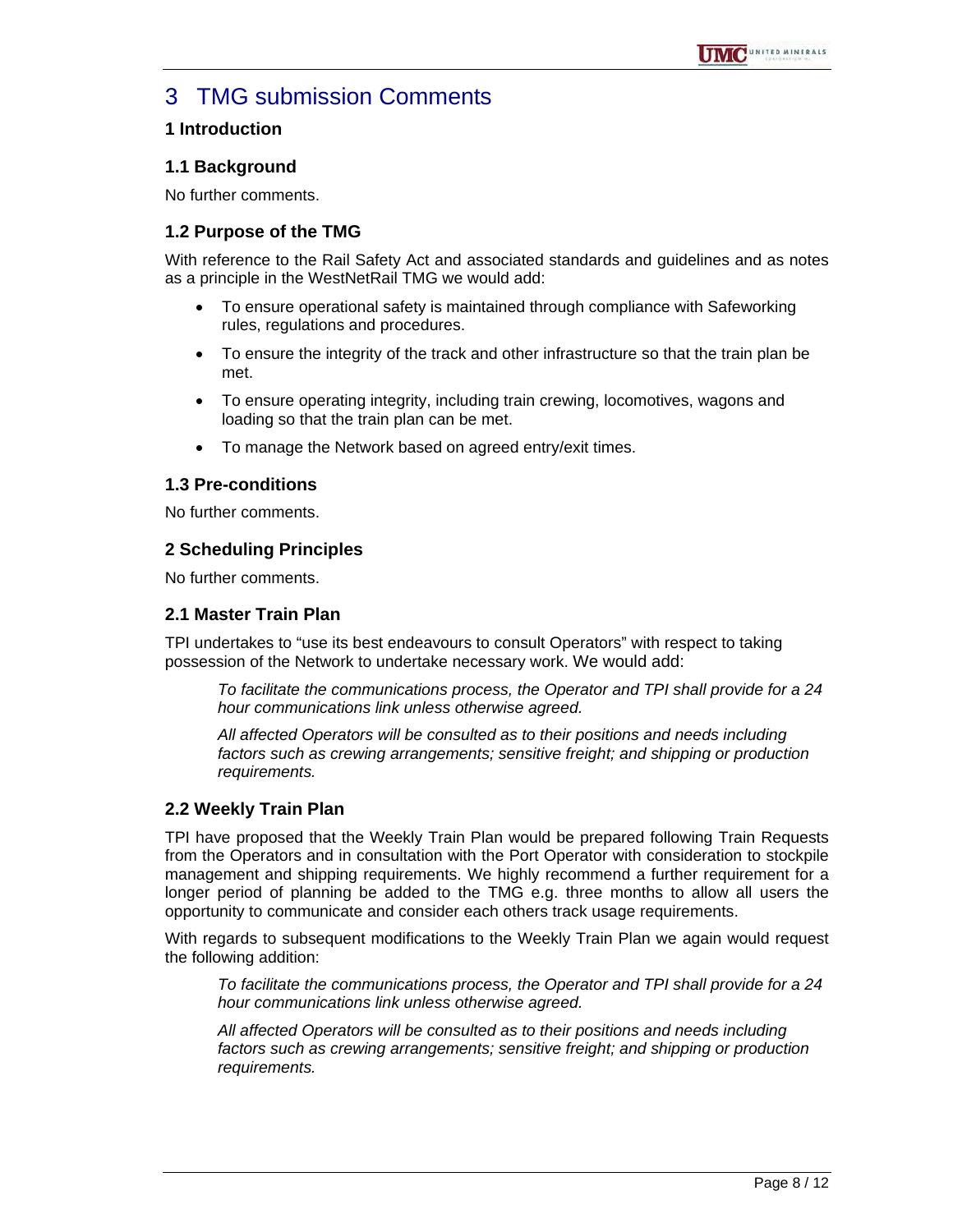#### **2.3 Contested Train Path**

United Minerals agrees with the proposed approach but would request that the decisions and the information that the decisions are made upon should be recorded in an auditable manner so as to demonstrate consistency with the proposed process.

Again we would add:

*To facilitate the communications process, the Operator and TPI shall provide for a 24 hour communications link unless otherwise agreed.* 

*All affected Operators will be consulted as to their positions and needs including factors such as crewing arrangements; sensitive freight; and shipping or production requirements.* 

#### **3 Real-time Management of Services**

#### **3.1 Services presented on time, late or early**

No further comments.

#### **3.2 Instructions**

The period for which the instruction applies should be clearly stated.

We recommend the following additions:

*Where that instruction is unreasonable or impractical for operating and cost reasons the Operator may decline to run the service without penalty to it's Service Level performance record.* 

#### **4 Managing infrastructure issues**

The UMC has a preference for TPI to publish a twelve month network possession plan for planned maintenance, enhancements and expansion work together with the MTP so that they can reasonably anticipate planned closures, their duration and location. In this way the Mine will be able to mirror the availability of the railway optimizing mine maintenance and production to every ones benefit.

#### **4.1 Network repairs, maintenance and upgrades**

#### 4.1.1 Possessions

To be treated fairly and to meet reasonable endeavours to consult TPI we propose to substitute part b) with:

*All affected Operators will be consulted as to their positions and needs including factors such as crewing arrangements; sensitive freight; and shipping or production requirements.* 

#### 4.1.2 Consultation

a) All possessions should be published whether they affect train paths or not to allow for contingency planning by all Operators

#### b) No further comments

c) TPI should notify all Operators as path changes as this may affect others, Operators need this for contingency planning.

d) TPI should notify all Operators to allow contingency planning to occur.

e) A rolling three month review of planned possessions should occur at a joint consultative meeting/forum each month.

f) And TPI will provide a revised DWTT so that Operators may have a basis to review the impact on their services.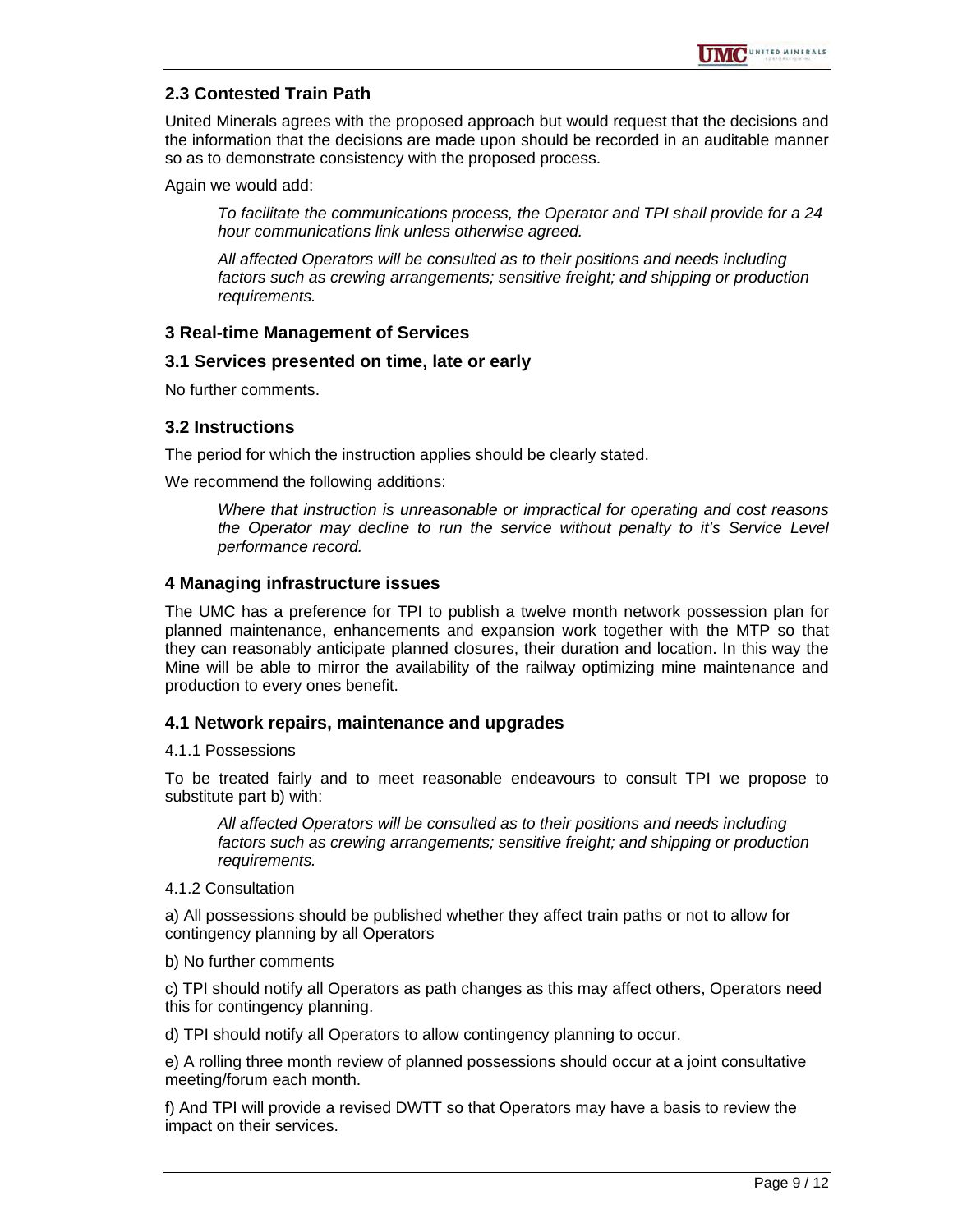#### **4.2 Management of emergencies or other incidents**

No further comments.

4.2.1 Network blockages

We would add:

*An operator is not required to provide assistance if it will incur cost and risk unless agreement is reached on how the costs and risks will be shared. Agreement on the terms and conditions for providing assistance may be negotiated within the Access Agreement.* 

# **4.3 Train activities following an incident or an emergency**

We would add:

*To facilitate the communications process, the Operator and TPI shall provide for a 24 hour communications link unless otherwise agreed.* 

*All affected Operators will be consulted as to their positions and needs including factors such as crewing arrangements; sensitive freight; and shipping or production requirements.* 

#### **4.4 Management of issues affecting daily operations**

We would add:

*To facilitate the communications process, the Operator and TPI shall provide for a 24 hour communications link unless otherwise agreed.* 

*All affected Operators will be consulted as to their positions and needs including factors such as crewing arrangements; sensitive freight; and shipping or production requirements.* 

#### **4.5 Disputes**

The Access Agreement has not been provided so it is difficult to comment on the proposed process. Disputes should at least follow the disputes process outlined below.

*Part 3 of the Code provides for arbitration of access disputes in certain circumstances in relation to the provisions to be contained in a proposed Access Agreement. Those circumstances are set out in Section 25(2) of the Code.* 

*Once an Access Agreement has been entered into disputes will be resolved by a three stage process as follows:* 

*(a) firstly, negotiation of the dispute between the parties within a 7 day time limit and using reasonable endeavours;* 

*(b) secondly, by mediation between the equivalent Chief Executive Officers and after if no agreement has been reached 14 days by expert mediation; and* 

*(c) thirdly, by arbitration in accordance with the Commercial Arbitration Act 1985.* 

#### **Appendix A. Definitions**

We proposed that the definition of an operator be amended to be:

*Operator means the Operator or Operator's which have access to the TPI Network under an Access Agreement or have made an application for Access under Section 8 of the Code.* 

#### **Appendix B. Decision-Making Matrix**

United Minerals has a preference to review the Port Access arrangements before commenting on the Decision Making Matrix.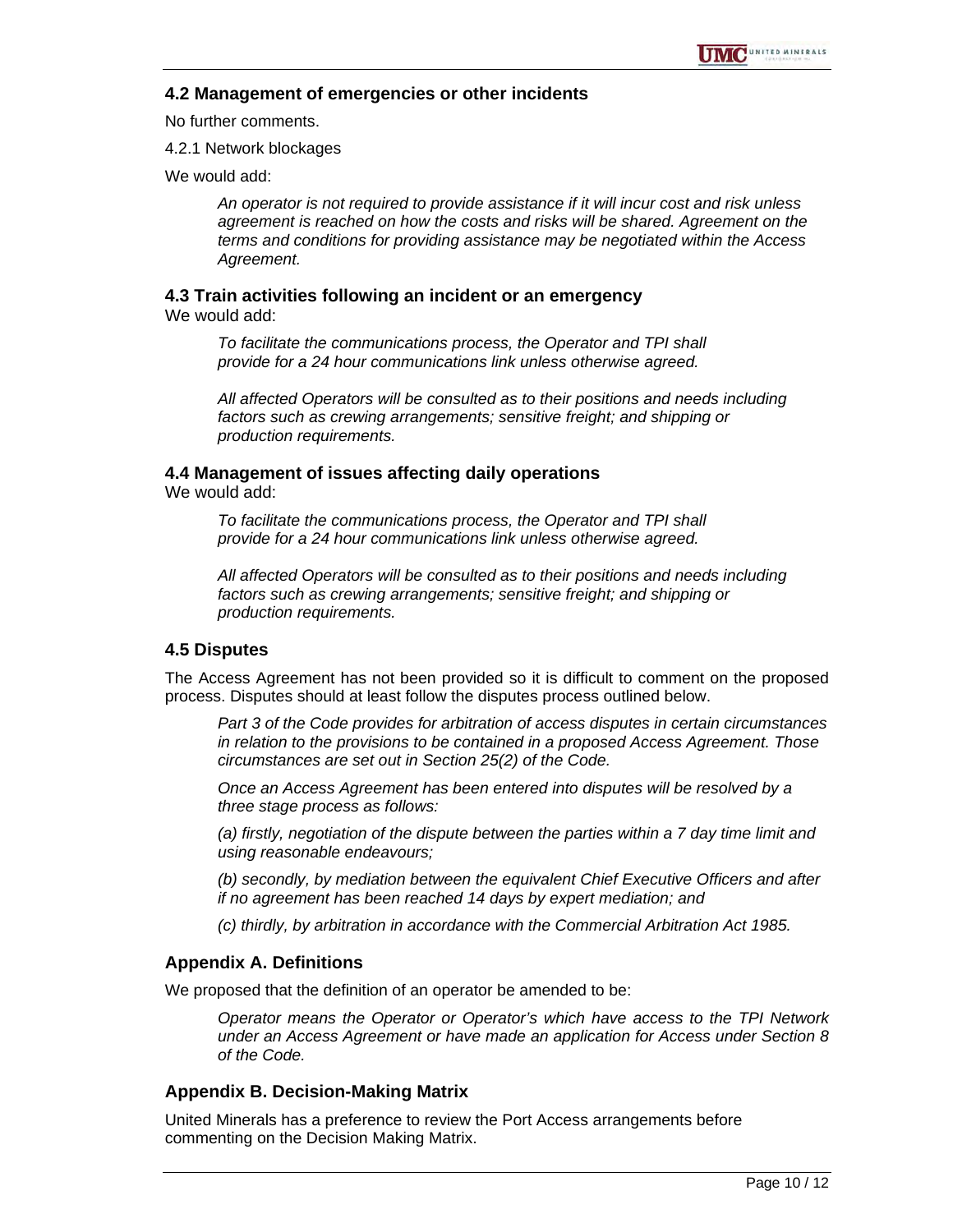#### **Additional Sections**

And we would add the following new section to the TMG:

#### *Authority Approval*

*Where a request for a Train Path or Train Paths or a request for an additional Train Path may preclude other entities from gaining access to that infrastructure the Train Path(s) will not be granted without the approval of the Authority in accordance with Section 10 of the Code. If the Authority grants approval then TPI will commence negotiations.* 

#### *Consistency between documents*

*TPI will ensure where possible, that those sections of an access agreement which relate to requirements set out in the TPP or TMG documents are referenced to the relevant clauses in these documents to ensure consistency is maintained between the access agreement and these documents.* 

#### *Consultation & Review*

*TPI will review the TMG, every fifth year after the Authority's approval of this document to determine whether any amendments are required.* 

*Stakeholders have the ability to express any concern to the Authority which may arise at any time and the Authority will investigate such claims.* 

*The Authority has the power under the Code to amend the TMG at any time and Access Seekers and Operators can at any time request the Authority to consider amendments.* 

*TPI acknowledges the ERA will develop a regime of KPI's, in consultation with stakeholders, to assess the effectiveness of the TMG. This is in addition to KPI's that will be developed in individual access agreements.* 

*TPI's compliance will be subject to an annual independent external audit. The Authority may select and manage the Auditor with costs paid by TPI. At a minimum the Authority's approval will be required and the final audit report will be made available to the Authority and the public.* 

*The Authority can also commission special audits on any TMG issue or area where additional assurance is sought.* 

#### *Key Performance Indicators*

*No later than 90 days after the commencement of an Access Agreement, the parties will meet for the purpose of identifying and agreeing on the means of measuring the performance of each party under the agreement. The agreed means are referred to as Key Performance Indicators.* 

*When agreed, the Key Performance Indicators must be set out in writing signed by both parties. The parties will also agree in writing:* 

*1. the manner in which, and the frequency with which, the Key Performance Indicators are to be monitored and recorded;* 

*2. the consequences in relation to rights and obligations under the Access Agreement or otherwise of not meeting or of exceeding Key Performance Indicators; and* 

*3. any other relevant arrangements relating to the use of Key Performance Indicators in connection with the Access Agreement.* 

*When recorded in writing and signed by the parties the agreed arrangements relating to Key Performance Indicators will constitute part of an Access Agreement. The*